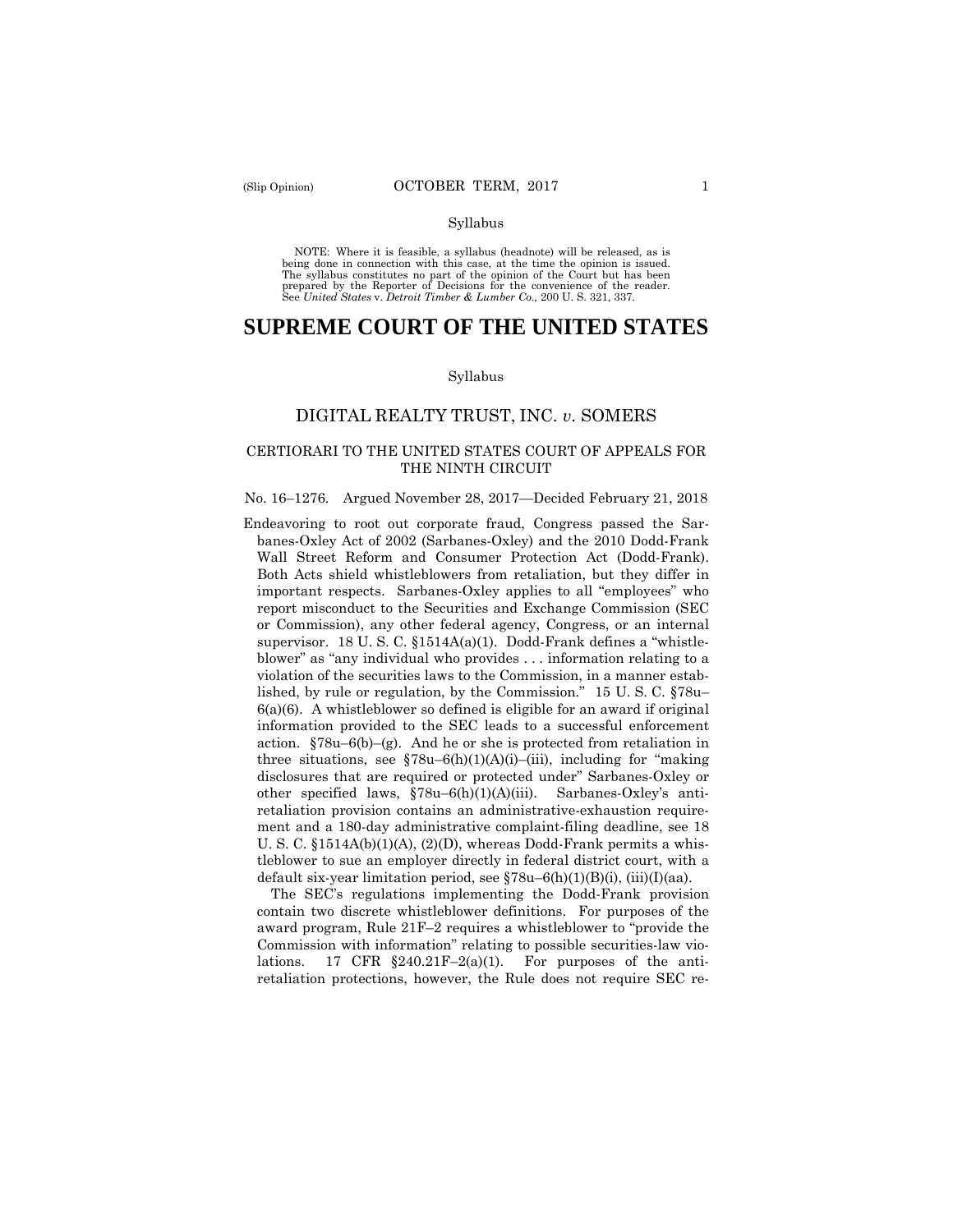porting. See  $\S 240.21F - 2(b)(1)(i) - (ii)$ .

 whistleblower retaliation under Dodd-Frank. Digital Realty moved  der *Chevron U. S. A. Inc.* v. *Natural Resources Defense Council, Inc.*, Respondent Paul Somers alleges that petitioner Digital Realty Trust, Inc. (Digital Realty) terminated his employment shortly after he reported to senior management suspected securities-law violations by the company. Somers filed suit, alleging, *inter alia*, a claim of to dismiss that claim on the ground that Somers was not a whistleblower under §78u–6(h) because he did not alert the SEC prior to his termination. The District Court denied the motion, and the Ninth Circuit affirmed. The Court of Appeals concluded that §78u–6(h) does not necessitate recourse to the SEC prior to gaining "whistleblower" status, and it accorded deference to the SEC's regulation un-467 U. S. 837.

*Held*: Dodd-Frank's anti-retaliation provision does not extend to an individual, like Somers, who has not reported a violation of the securities laws to the SEC. Pp. 9–19.

(a) A statute's explicit definition must be followed, even if it varies from a term's ordinary meaning. *Burgess* v. *United States*, 553 U. S. 124, 130. Section 78u–6(a) instructs that the statute's definition of "whistleblower" "shall apply" "[i]n this section," that is, throughout §78u–6. The Court must therefore interpret the term "whistleblower" in §78u–6(h), the anti-retaliation provision, in accordance with that definition.

 Dodd-Frank's protections. But an individual who falls outside the The whistleblower definition operates in conjunction with the three clauses of  $$78u-6(h)(1)(A)$  to spell out the provision's scope. The definition first describes *who* is eligible for protection—namely, a "whistleblower" who provides pertinent information "to the Commission." §78u–6(a)(6). The three clauses then describe what *conduct*, when engaged in by a "whistleblower," is shielded from employment discrimination. An individual who meets both measures may invoke protected category of "whistleblowers" is ineligible to seek redress under the statute, regardless of the conduct in which that individual engages. This reading is reinforced by another whistleblowerprotection provision in Dodd-Frank, see 12 U. S. C. §5567(b), which imposes no requirement that information be conveyed to a government agency. Pp. 9–11.

(b) The Court's understanding is corroborated by Dodd-Frank's purpose and design. The core objective of Dodd-Frank's whistleblower program is to aid the Commission's enforcement efforts by "motivat[ing] people who know of securities law violations to *tell the SEC*." S. Rep. No. 111–176, p. 38 (emphasis added). To that end, Congress provided monetary awards to whistleblowers who furnish actionable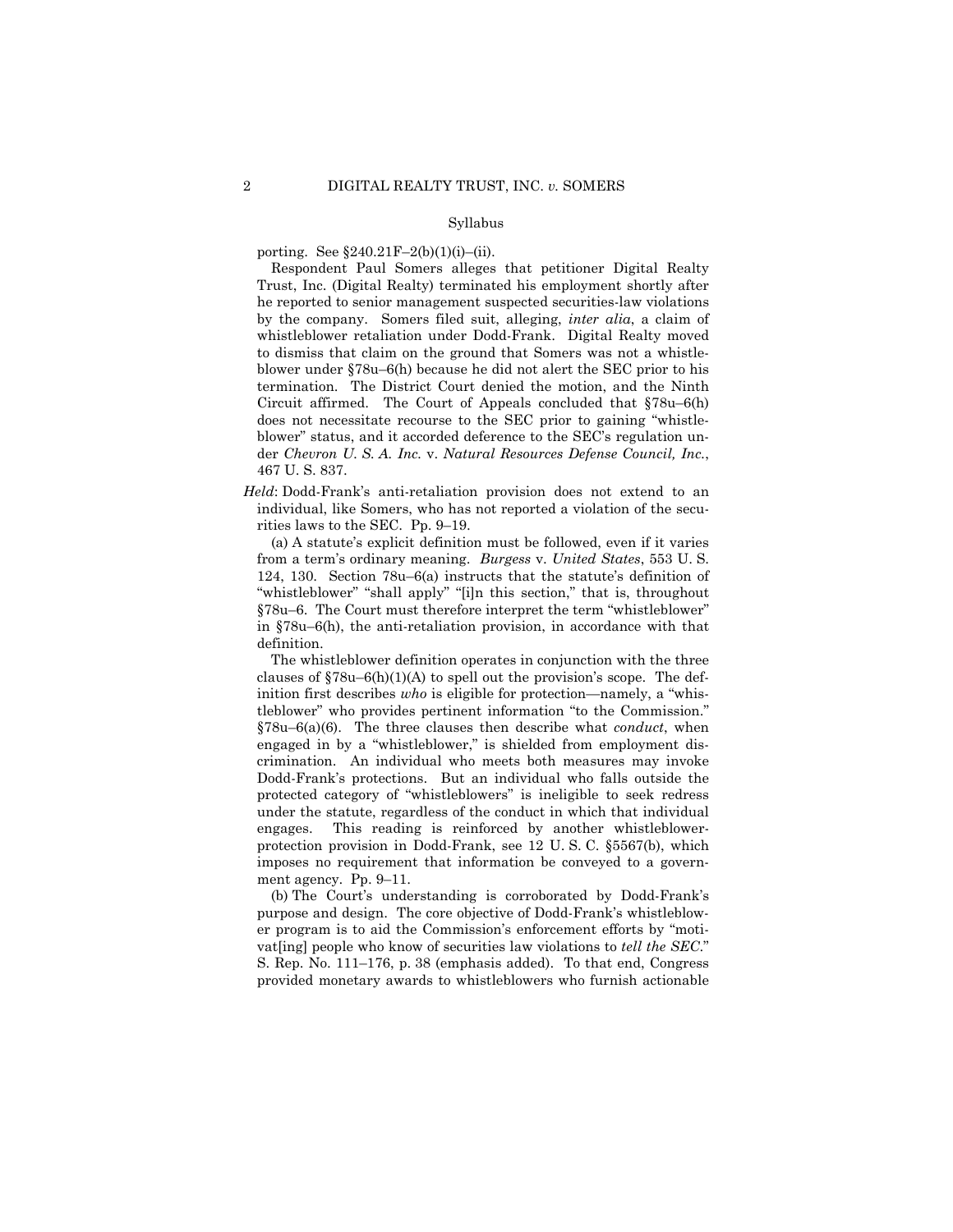information to the Commission. Congress also complemented the financial incentives for SEC reporting by heightening protection against retaliation. Pp. 11–12.

(c) Somers and the Solicitor General contend that Dodd-Frank's "whistleblower" definition applies only to the statute's award program and not, as the definition plainly states, to its anti-retaliation provision. Their concerns do not support a departure from the statutory text. Pp. 12–18.

(1) They claim that the Court's reading would vitiate the protections of clause (iii) for whistleblowers who make disclosures to persons and entities other than the SEC. See §78u–6(h)(1)(A)(iii). But the plain-text reading of the statute leaves the third clause with substantial meaning by protecting a whistleblower who reports misconduct *both* to the SEC and to another entity, but suffers retaliation because of the latter, non-SEC, disclosure. Pp. 13–15.

(2) Nor would the Court's reading jettison protections for auditors, attorneys, and other employees who are required to report information within the company before making external disclosures. Such employees would be shielded *as soon as they also provide relevant information to the Commission*. And Congress may well have considered adequate the safeguards already afforded to such employees by Sarbanes-Oxley. Pp. 15–16.

(3) Applying the "whistleblower" definition as written, Somers and the Solicitor General further protest, will allow "identical misconduct" to "go punished or not based on the happenstance of a separate report" to the SEC. Brief for Respondent 37–38. But it is understandable that the statute's retaliation protections, like its financial rewards, would be reserved for employees who have done what Dodd-Frank seeks to achieve by reporting information about unlawful activity to the SEC. P. 16.

(4) The Solicitor General observes that the statute contains no apparent requirement of a "temporal or topical connection between the violation reported to the Commission and the internal disclosure for which the employee suffers retaliation." Brief for United States as *Amicus Curiae* 25. The Court need not dwell on related hypotheticals, which veer far from the case at hand. Pp. 16–18.

 veyed to the SEC by a whistleblower in accordance with the statute. (5) Finally, the interpretation adopted here would not undermine clause (ii) of  $$78u-6(h)(1)(A)$ , which prohibits retaliation against a whistleblower for "initiating, testifying in, or assisting in any investigation or . . . action of the Commission based upon" information con-The statute delegates authority to the Commission to establish the "manner" in which a whistleblower may provide information to the SEC. §78u–6(a)(6). Nothing prevents the Commission from enumer-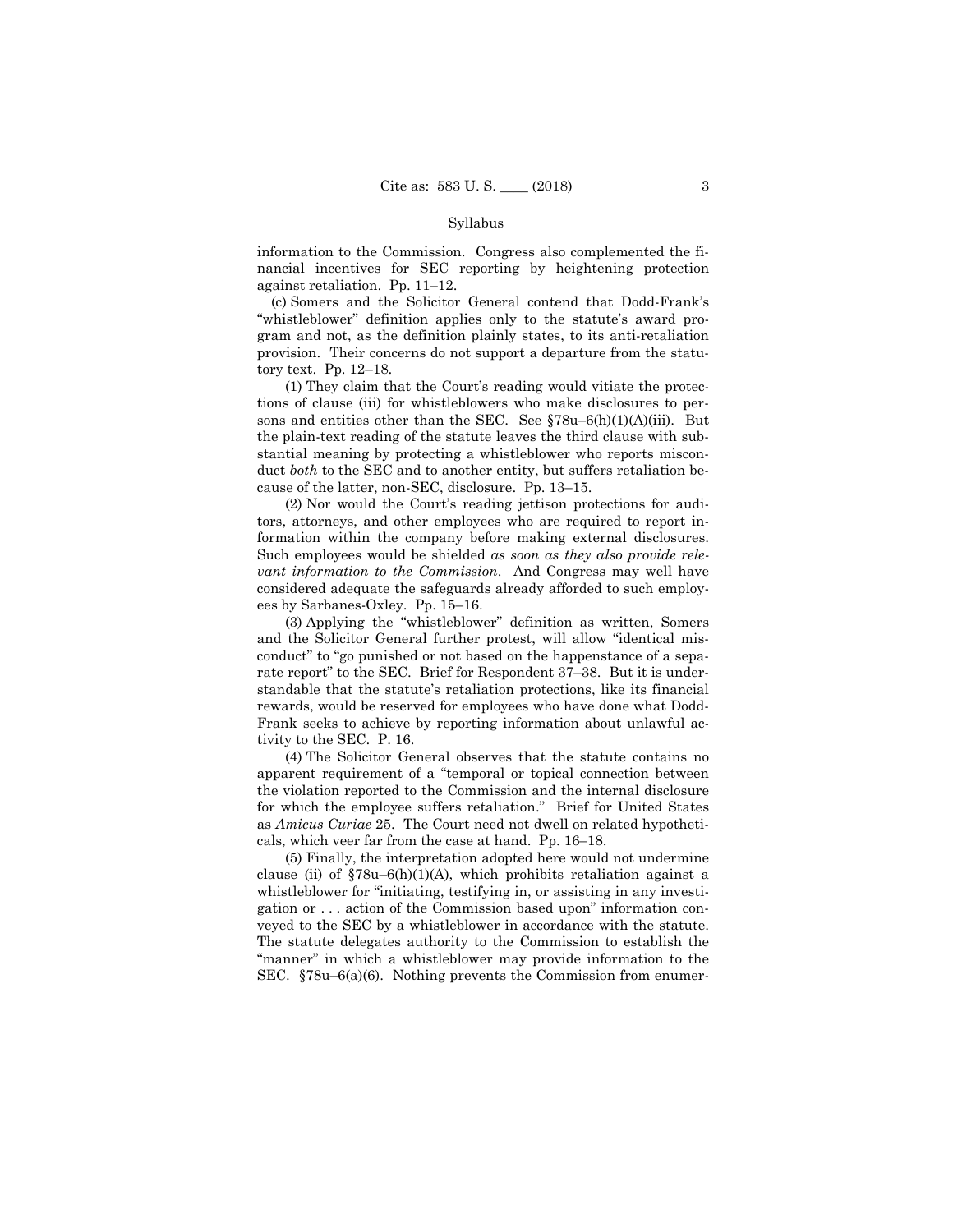ating additional means of SEC reporting, including through testimony protected by clause (ii). P. 18.

(d) Because "Congress has directly spoken to the precise question at issue," *Chevron,* 467 U. S., at 842, deference is not accorded to the contrary view advanced by the SEC in Rule 21F–2. Pp. 18–19.

850 F. 3d 1045, reversed and remanded.

 GINSBURG, J., delivered the opinion of the Court, in which ROBERTS, C. J., and KENNEDY, BREYER, SOTOMAYOR, and KAGAN, JJ., joined. SO- TOMAYOR, J., filed a concurring opinion, in which BREYER, J., joined. THOMAS, J., filed an opinion concurring in part and concurring in the judgment, in which ALITO and GORSUCH, JJ., joined.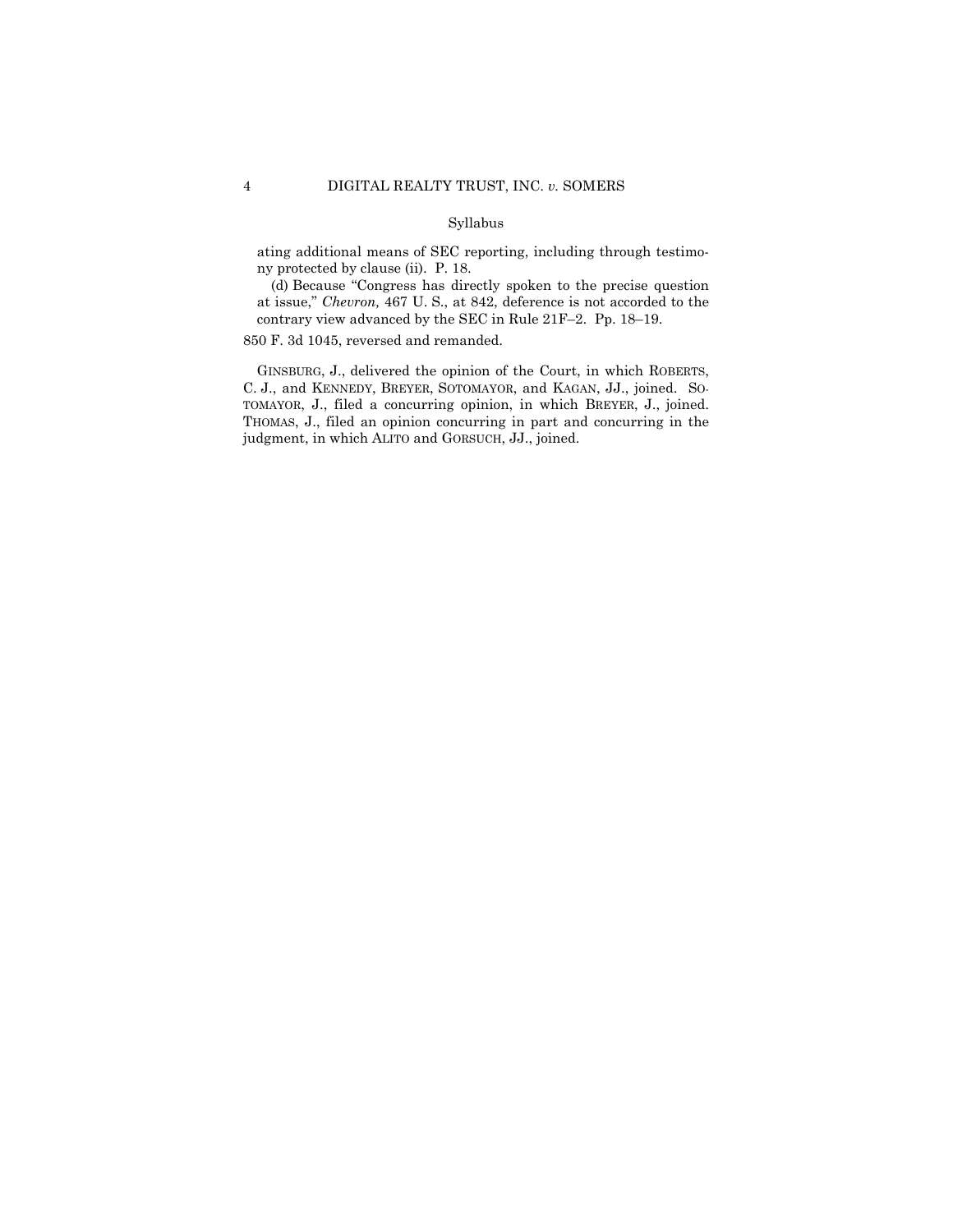preliminary print of the United States Reports. Readers are requested to notify the Reporter of Decisions, Supreme Court of the United States, Wash- ington, D. C. 20543, of any typographical or other formal errors, in order that corrections may be made before the preliminary print goes to press. NOTICE: This opinion is subject to formal revision before publication in the

### $\frac{1}{2}$  ,  $\frac{1}{2}$  ,  $\frac{1}{2}$  ,  $\frac{1}{2}$  ,  $\frac{1}{2}$  ,  $\frac{1}{2}$  ,  $\frac{1}{2}$ **SUPREME COURT OF THE UNITED STATES**

### $\frac{1}{2}$  ,  $\frac{1}{2}$  ,  $\frac{1}{2}$  ,  $\frac{1}{2}$  ,  $\frac{1}{2}$  ,  $\frac{1}{2}$ No. 16–1276

# DIGITAL REALTY TRUST, INC., PETITIONER *v.* PAUL SOMERS

### ON WRIT OF CERTIORARI TO THE UNITED STATES COURT OF APPEALS FOR THE NINTH CIRCUIT

### [February 21, 2018]

### JUSTICE GINSBURG delivered the opinion of the Court.

Endeavoring to root out corporate fraud, Congress passed the Sarbanes-Oxley Act of 2002, 116 Stat. 745 (Sarbanes-Oxley), and the 2010 Dodd-Frank Wall Street Reform and Consumer Protection Act, 124 Stat. 1376 (Dodd-Frank). Both Acts shield whistleblowers from retaliation, but they differ in important respects. Most notably, Sarbanes-Oxley applies to all "employees" who report misconduct to the Securities and Exchange Commission (SEC or Commission), any other federal agency, Congress, or an internal supervisor. 18 U. S. C. §1514A(a)(1). Dodd-Frank delineates a more circumscribed class; it defines "whistleblower" to mean a person who provides "information relating to a violation of the securities laws to the Commission." 15 U. S. C. §78u– 6(a)(6). A whistleblower so defined is eligible for an award if original information he or she provides to the SEC leads to a successful enforcement action. §78u–6(b)–(g). And, most relevant here, a whistleblower is protected from retaliation for, *inter alia*, "making disclosures that are required or protected under" Sarbanes-Oxley, the Securi-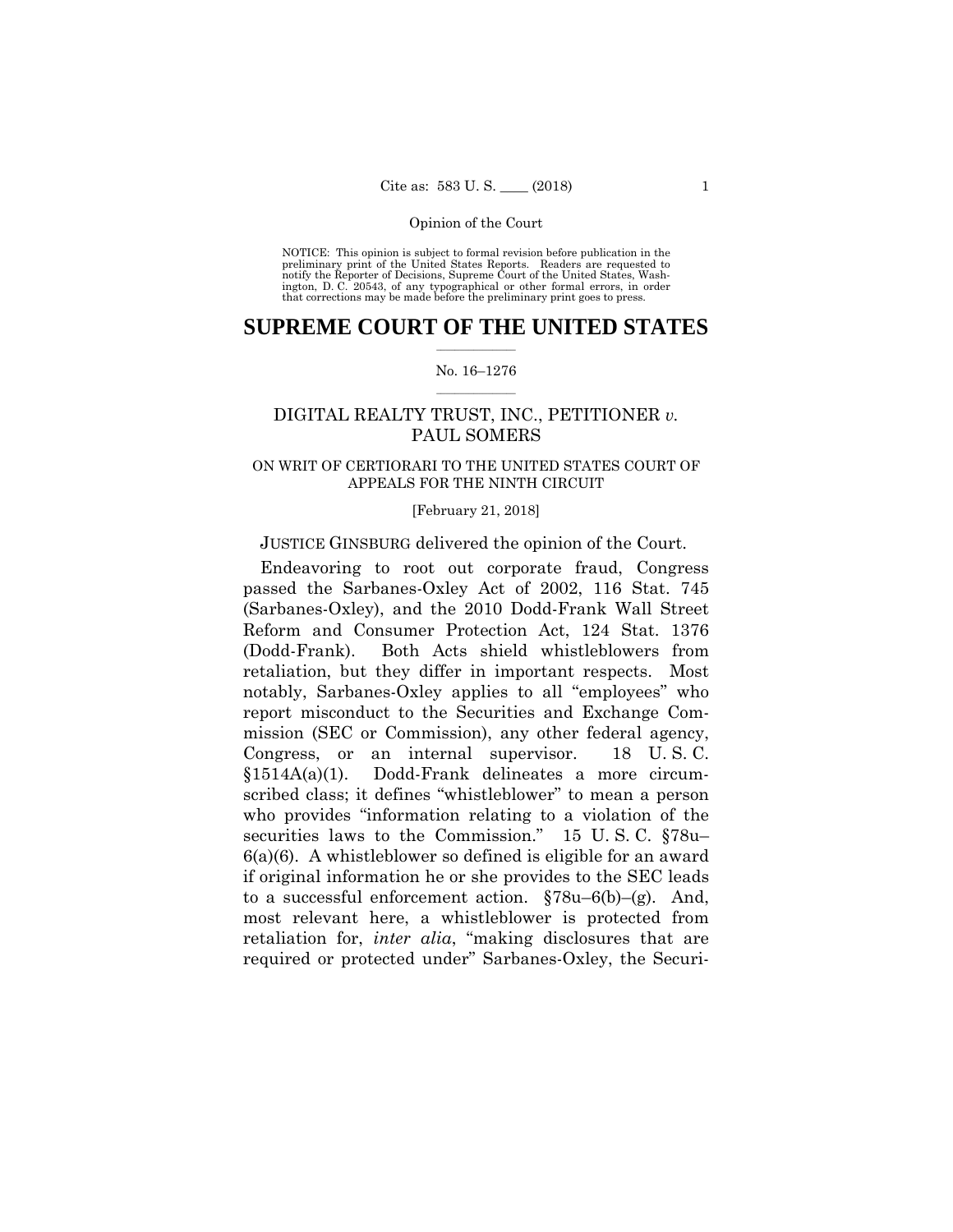ties Exchange Act of 1934, the criminal anti-retaliation proscription at 18 U. S. C. §1513(e), or any other law subject to the SEC's jurisdiction. 15 U. S. C.  $§78u-6(h)(1)(A)(iii)$ .

The question presented: Does the anti-retaliation provision of Dodd-Frank extend to an individual who has not reported a violation of the securities laws to the SEC and therefore falls outside the Act's definition of "whistleblower"? Pet. for Cert. (I). We answer that question "No": To sue under Dodd-Frank's anti-retaliation provision, a person must first "provid[e] . . . information relating to a violation of the securities laws to the Commission." §78u–6(a)(6).

# I A

"To safeguard investors in public companies and restore trust in the financial markets following the collapse of Enron Corporation," Congress enacted Sarbanes-Oxley in 2002. *Lawson* v. *FMR LLC*, 571 U. S. 429, \_\_\_ (2014) (slip op., at 1). Most pertinent here, Sarbanes-Oxley created new protections for employees at risk of retaliation for reporting corporate misconduct. See 18 U. S. C. §1514A. Section 1514A prohibits certain companies from discharging or otherwise "discriminat[ing] against an employee in the terms and conditions of employment because" the employee "provid[es] information . . . or otherwise assist[s] in an investigation regarding any conduct which the employee reasonably believes constitutes a violation" of certain criminal fraud statutes, any SEC rule or regulation, or "any provision of Federal law relating to fraud against shareholders."  $$1514A(a)(1)$ . An employee qualifies for protection when he or she provides information or assistance either to a federal regulatory or law enforcement agency, Congress, or any "person with supervisory author-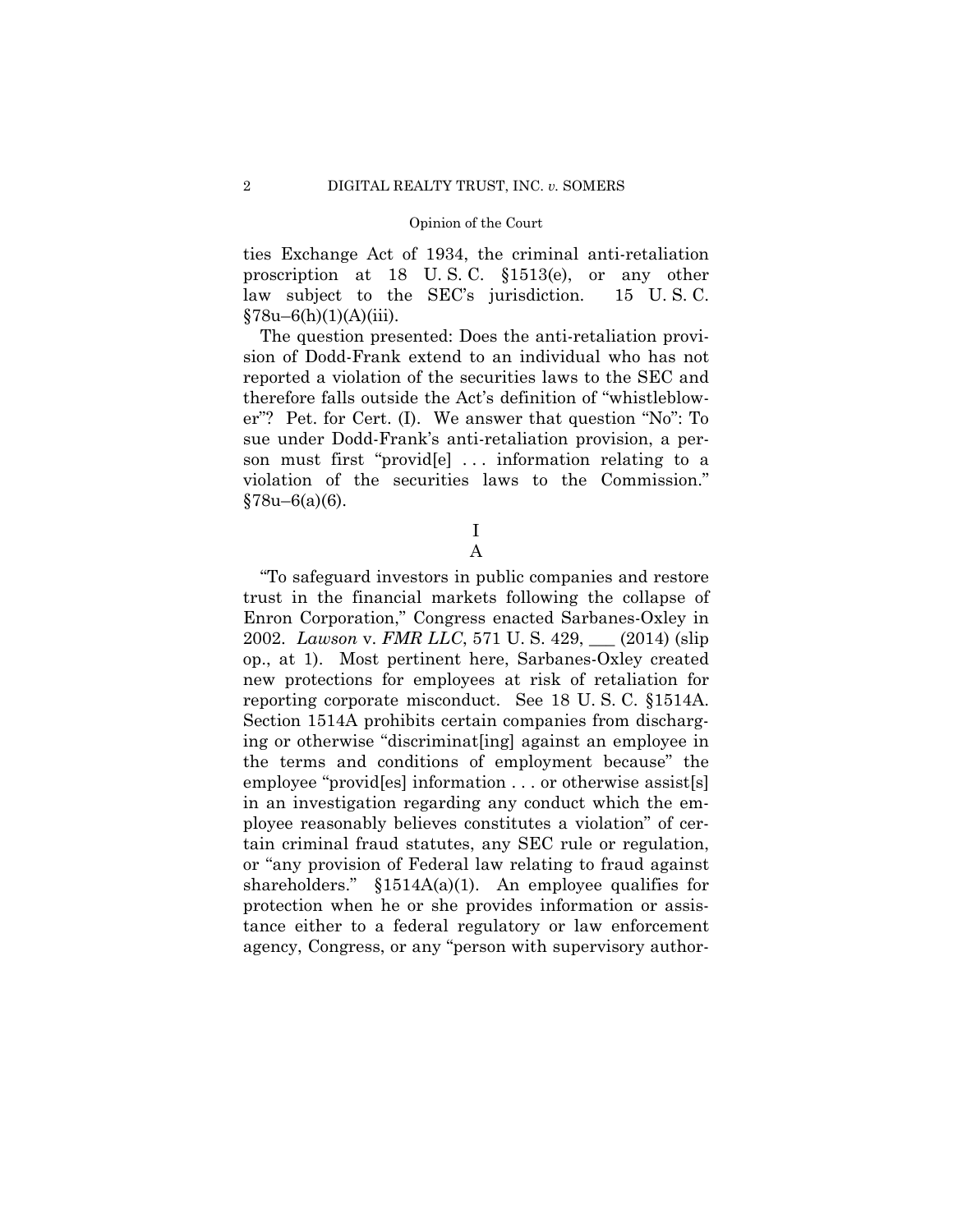ity over the employee."  $$1514A(a)(1)(A)–(C).<sup>1</sup>$ 

To recover under §1514A, an aggrieved employee must exhaust administrative remedies by "filing a complaint with the Secretary of Labor." §1514A(b)(1)(A); see *Lawson*, 571 U.S., at  $\_\_$ – $\_\_$  (slip op., at 5–6). Congress prescribed a 180-day limitation period for filing such a complaint.  $$1514A(b)(2)(D)$ . If the agency "does not issue a final decision within 180 days of the filing of [a] complaint, and the [agency's] delay is not due to bad faith on the claimant's part, the claimant may proceed to federal district court for *de novo* review." *Id.*, at \_\_\_ (slip op., at 6) (citing §1514A(b)). An employee who prevails in a proceeding under §1514A is "entitled to all relief necessary to make the employee whole," including reinstatement, backpay with interest, and any "special damages sustained as a result of the discrimination," among such damages, litigation costs. §1514A(c).

# B

1

At issue in this case is the Dodd-Frank anti-retaliation provision enacted in 2010, eight years after the enactment of Sarbanes-Oxley. Passed in the wake of the 2008 financial crisis, Dodd-Frank aimed to "promote the financial stability of the United States by improving accountability and transparency in the financial system." 124 Stat. 1376.

Dodd-Frank responded to numerous perceived shortcomings in financial regulation. Among them was the SEC's need for additional "power, assistance and money at its disposal" to regulate securities markets. S. Rep. No. 111–176, pp. 36, 37 (2010). To assist the Commission "in

<sup>1</sup>Sarbanes-Oxley also prohibits retaliation against an "employee" who "file[s], . . . testif[ies], participate[s] in, or otherwise assist[s] in a proceeding filed or about to be filed . . . relating to an alleged violation of" the same provisions of federal law addressed in 18 U. S. C.  $$1514A(a)(1)$ . See  $$1514A(a)(2)$ .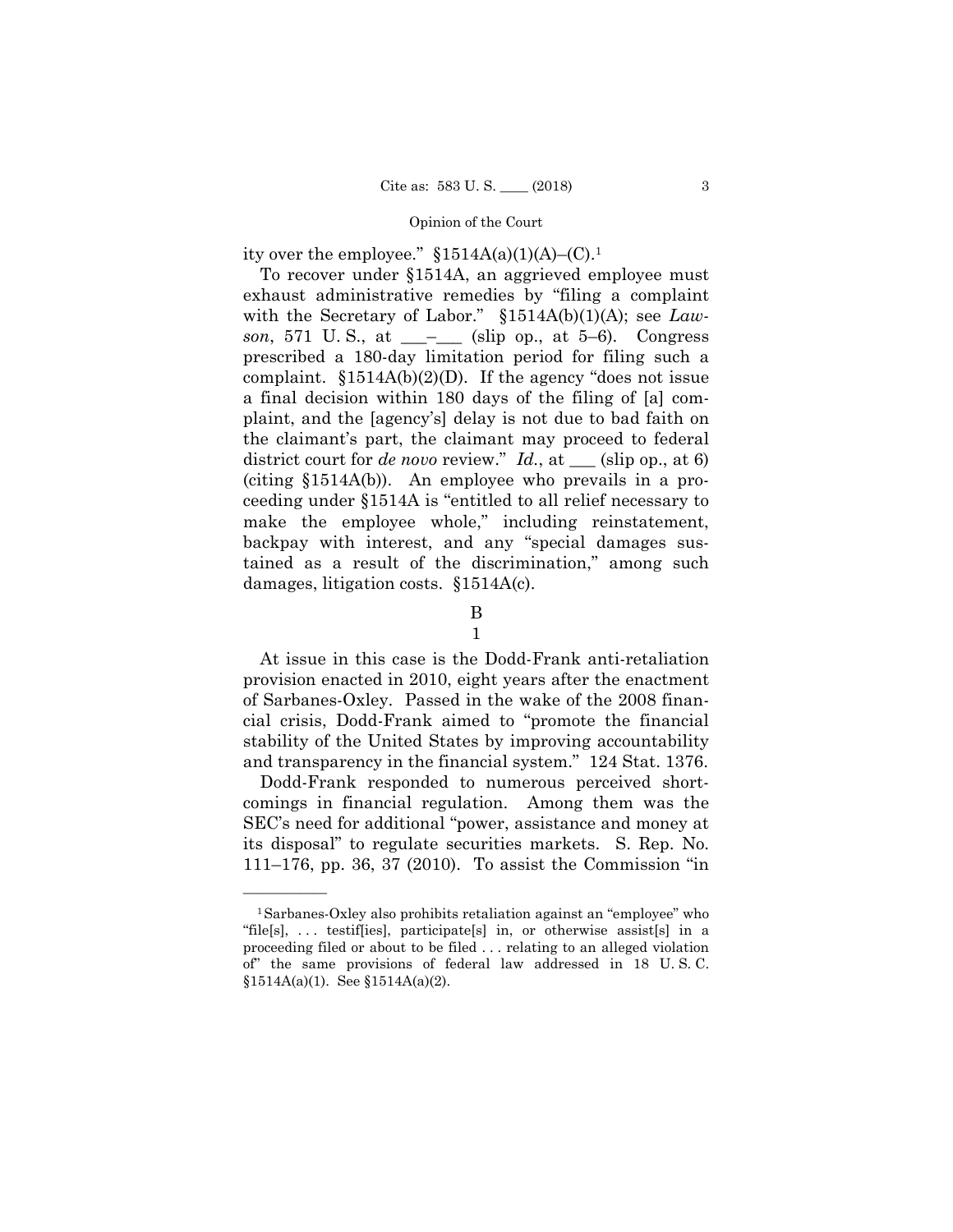identifying securities law violations," the Act established "a new, robust whistleblower program designed to motivate people who know of securities law violations to tell the SEC." *Id.,* at 38. And recognizing that "whistleblowers often face the difficult choice between telling the truth and . . . committing 'career suicide,'" Congress sought to protect whistleblowers from employment discrimination. *Id.,* at 111, 112.

Dodd-Frank implemented these goals by adding a new provision to the Securities Exchange Act of 1934: 15 U. S. C. §78u–6. Section 78u–6 begins by defining a "whistleblower" as "any individual who provides . . . information relating to a violation of the securities laws *to the Commission*, in a manner established, by rule or regulation, by the Commission." §78u–6(a)(6) (emphasis added). That definition, the statute directs, "shall apply" "[i]n this section"—*i.e.,* throughout §78u–6. §78u–6(a).

Section 78u–6 affords covered whistleblowers both incentives and protection. First, the section creates an award program for "whistleblowers who voluntarily provid[e] original information to the Commission that le[ads] to the successful enforcement of [a] covered judicial or administrative action."  $\S 78u-6(b)(1)$ . A qualifying whistleblower is entitled to a cash award of 10 to 30 percent of the monetary sanctions collected in the enforcement action. See  $$78u-6(b)(1)(A)- (B)$ .

Second, §78u–6(h) prohibits an employer from discharging, harassing, or otherwise discriminating against a "whistleblower" "because of any lawful act done by the whistleblower" in three situations: first, "in providing" information to the Commission in accordance with [§78u– 6],"  $$78u-6(h)(1)(A)(i)$ ; second, "in initiating, testifying in, or assisting in any investigation or . . . action of the Commission based upon" information provided to the SEC in accordance with  $$78u-6, $78u-6(h)(1)(A)(ii)$ ; and third, "in making disclosures that are required or protected under"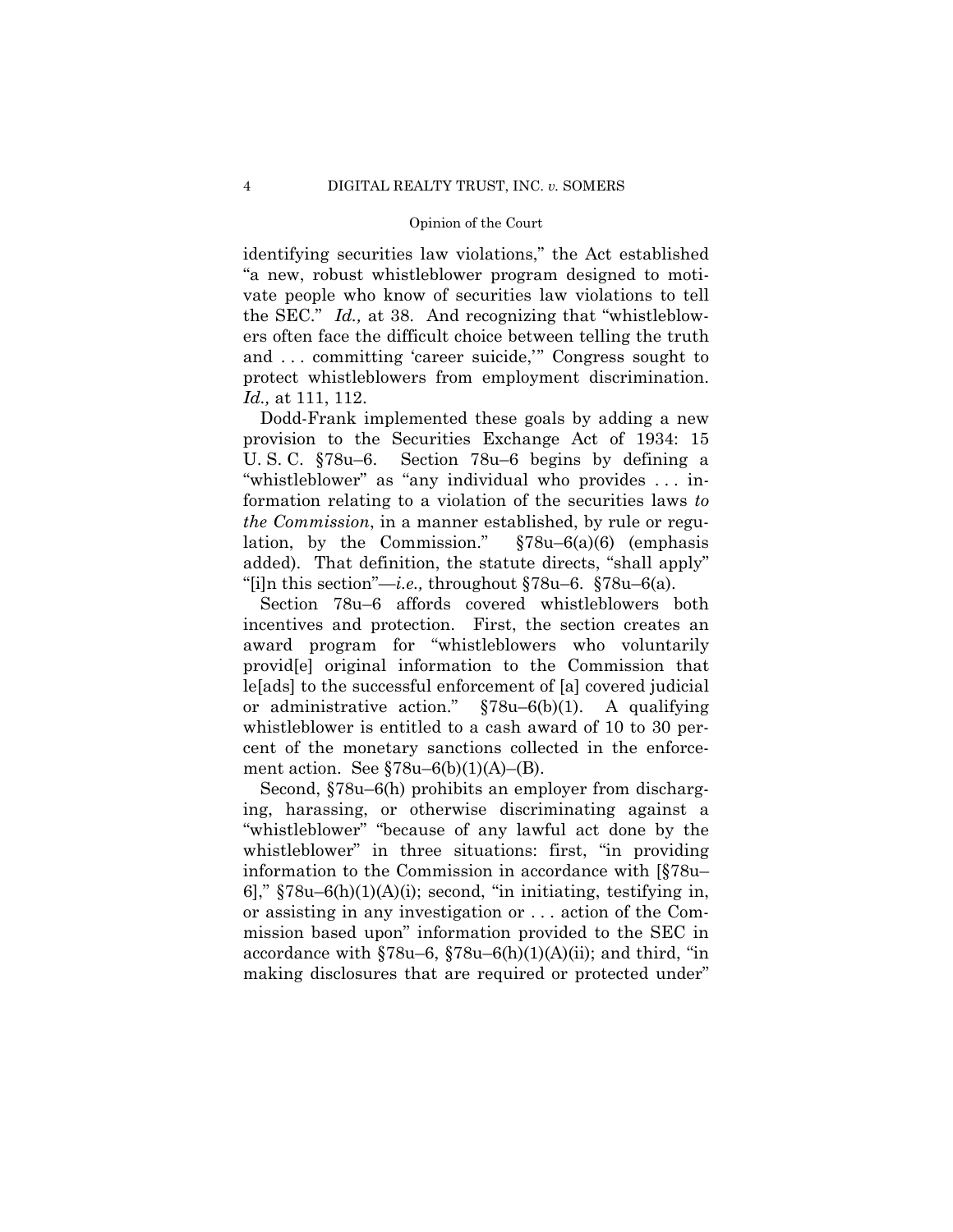either Sarbanes-Oxley, the Securities Exchange Act of 1934, the criminal anti-retaliation prohibition at 18 U. S. C.  $$1513(e),^2$  or "any other law, rule, or regulation subject to the jurisdiction of the Commission," §78u–  $6(h)(1)(A)(iii)$ . Clause (iii), by cross-referencing Sarbanes-Oxley and other laws, protects disclosures made to a variety of individuals and entities in addition to the SEC. For example, the clause shields an employee's reports of wrongdoing to an internal supervisor if the reports are independently safeguarded from retaliation under Sarbanes-Oxley. See *supra,* at 2–3.3

The recovery procedures under the anti-retaliation provisions of Dodd-Frank and Sarbanes-Oxley differ in critical respects. First, unlike Sarbanes-Oxley, which contains an administrative-exhaustion requirement and a 180-day administrative complaint-filing deadline, see 18 U. S. C.  $$1514A(b)(1)(A), (2)(D), Dodd-Frank permits a$ whistleblower to sue a current or former employer directly

 $3$  Section 78u–6(h)(1)(A) reads in full:

——————

"No employer may discharge, demote, suspend, threaten, harass, directly or indirectly, or in any other manner discriminate against, a whistleblower in the terms and conditions of employment because of any lawful act done by the whistleblower—

<sup>2</sup>Section 1513(e) provides: "Whoever knowingly, with the intent to retaliate, takes any action harmful to any person, including interference with the lawful employment or livelihood of any person, for providing to a law enforcement officer any truthful information relating to the commission or possible commission of any Federal offense, shall be fined under this title or imprisoned not more than 10 years, or both."

<sup>&</sup>quot;(i) in providing information to the Commission in accordance with this section;

<sup>&</sup>quot;(ii) in initiating, testifying in, or assisting in any investigation or judicial or administrative action of the Commission based upon or related to such information; or

<sup>&</sup>quot;(iii) in making disclosures that are required or protected under the Sarbanes-Oxley Act of 2002 (15 U. S. C. §7201 et seq.), this chapter, including section 78j–l(m) of this title, section 1513(e) of title 18, and any other law, rule, or regulation subject to the jurisdiction of the Commission."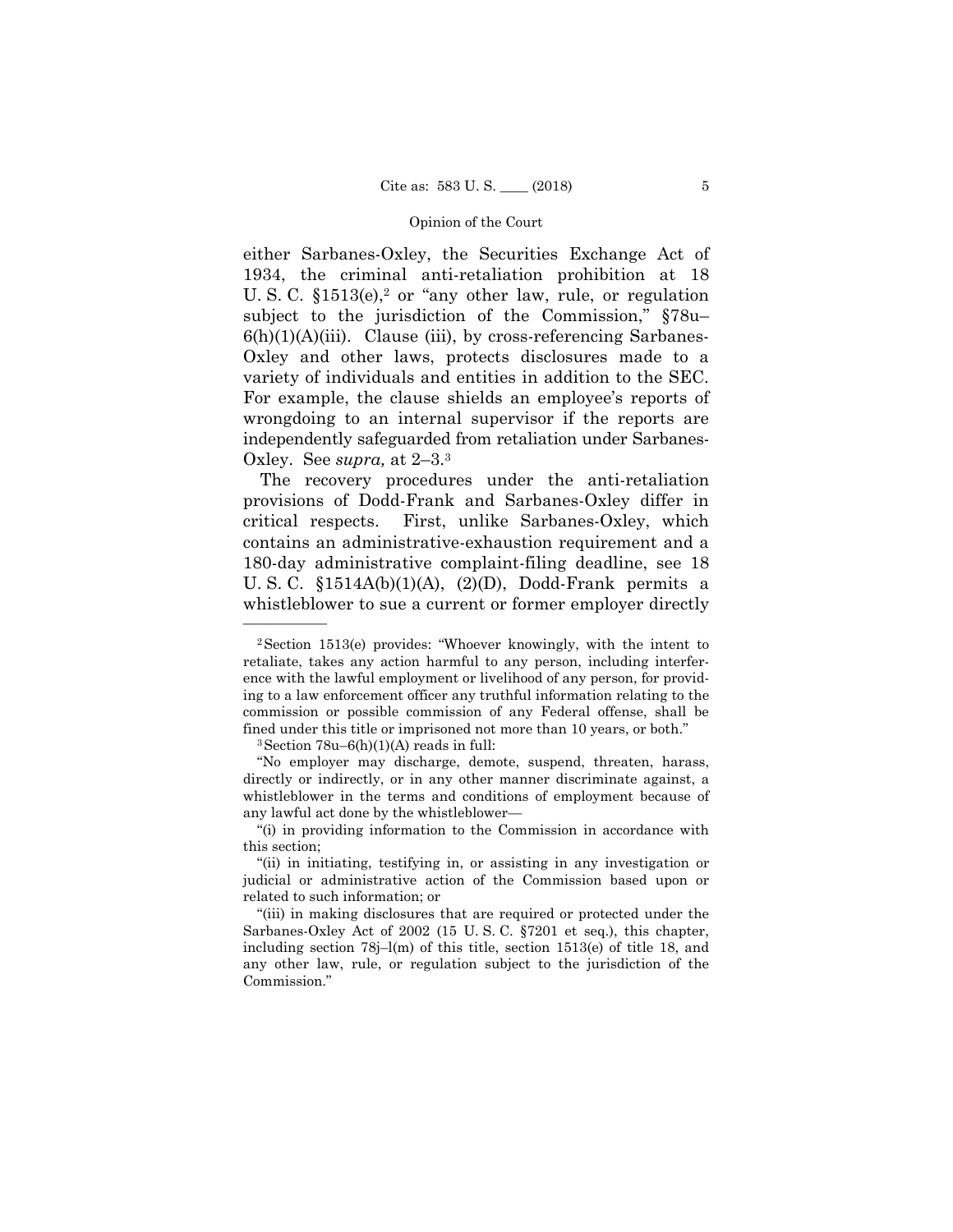in federal district court, with a default limitation period of six years, see  $$78u-6(h)(1)(B)(i)$ , (iii)(I)(aa). Second, Dodd-Frank instructs a court to award to a prevailing plaintiff double backpay with interest, see  $$78u-6(h)(1)(C(ii))$ , while Sarbanes-Oxley limits recovery to actual backpay with interest, see 18 U.S.C. §1514A(c)(2)(B). Like Sarbanes-Oxley, however, Dodd-Frank authorizes reinstatement and compensation for litigation costs, expert witness fees, and reasonable attorneys' fees. Compare §78u–  $6(h)(1)(C)(i)$ , (iii), with 18 U. S. C.  $$1514A(c)(2)(A)$ , (C).<sup>4</sup>

2

Congress authorized the SEC "to issue such rules and regulations as may be necessary or appropriate to implement the provisions of [§78u–6] consistent with the purposes of this section." §78u–6(j). Pursuant to this authority, the SEC published a notice of proposed rulemaking to "Implemen[t] the Whistleblower Provisions" of Dodd-Frank. 75 Fed. Reg. 70488 (2010). Proposed Rule 21F– 2(a) defined a "whistleblower," for purposes of both the award and anti-retaliation provisions of §78u–6, as one or more individuals who "provide the Commission with information relating to a potential violation of the securities laws." *Id.,* at 70519 (proposed 17 CFR §240.21F–2(a)). The proposed rule, the agency noted, "tracks the statutory definition of a 'whistleblower'" by requiring information reporting to the SEC itself. 75 Fed. Reg. 70489.

In promulgating the final Rule, however, the agency changed course. Rule 21F–2, in finished form, contains two discrete "whistleblower" definitions. See 17 CFR  $§240.21F-2(a)$ –(b) (2017). For purposes of the award program, the Rule states that "[y]ou are a whistleblower if

<sup>4</sup>Unlike Dodd-Frank, Sarbanes-Oxley explicitly entitles a prevailing employee to "all relief necessary to make the employee whole," including "compensation for any special damages sustained as a result of the discrimination." 18 U. S. C. §1514A(c)(1), (2)(C).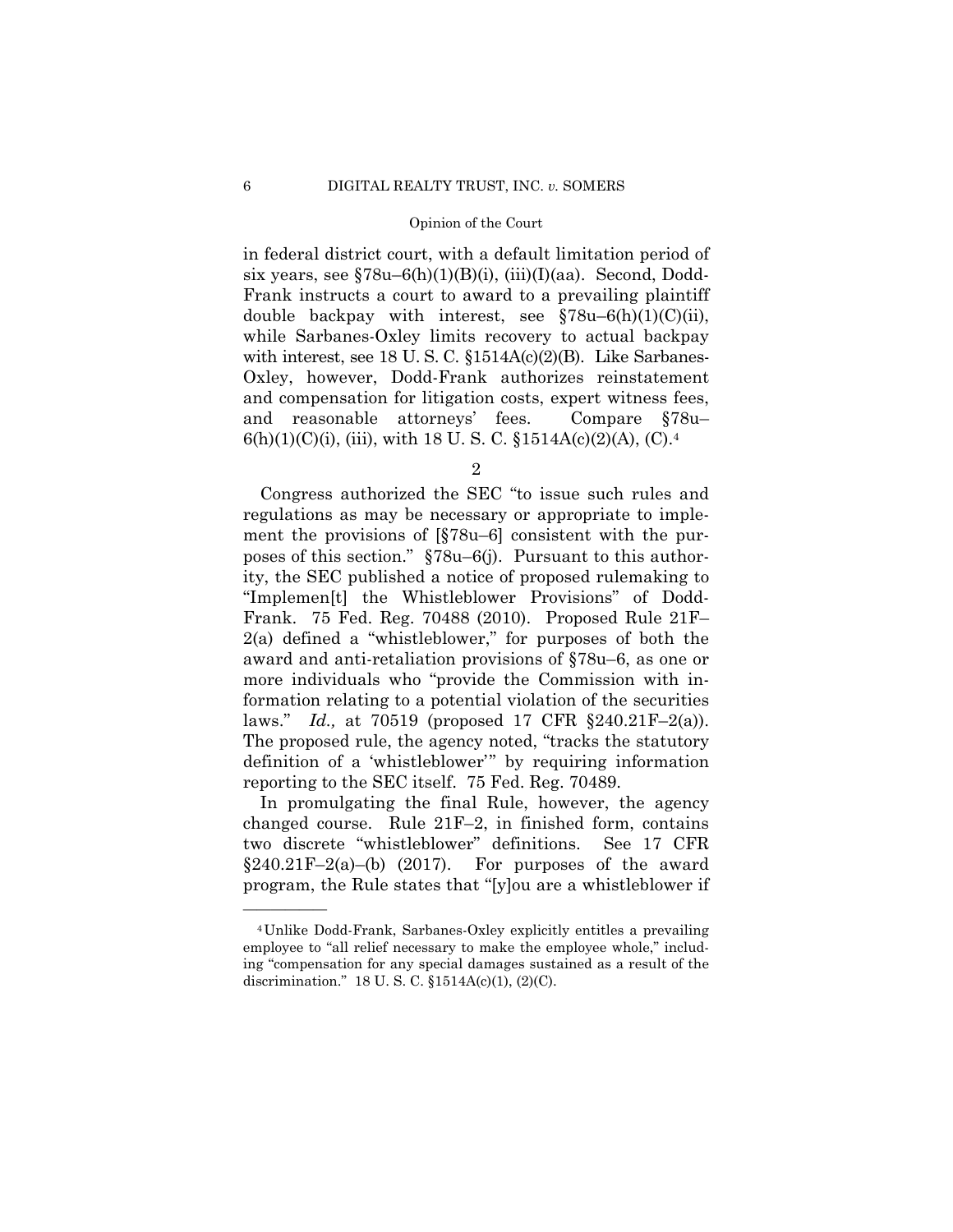. . . you *provide the Commission* with information . . . relat[ing] to a possible violation of the Federal securities laws."  $\S 240.21 \text{F} - 2(a)(1)$  (emphasis added). The information must be provided to the SEC through its website or by mailing or faxing a specified form to the SEC Office of the Whistleblower. See *ibid.*; §240.21F–9(a)(1)–(2).

"For purposes of the anti-retaliation protections," however, the Rule states that "[y]ou are a whistleblower if . . . [y]ou possess a reasonable belief that the information you are providing relates to a possible securities law violation" and "[y]ou provide that information in a manner described in" clauses (i) through (iii) of  $\S78u-6(h)(1)(A)$ . 17 CFR  $§240.21F-2(b)(1)(i)–(ii)$ . "The anti-retaliation protections apply," the Rule emphasizes, "whether or not you satisfy the requirements, procedures and conditions to qualify for an award."  $\S240.21F-2(b)(1)(iii)$ . An individual may therefore gain anti-retaliation protection as a "whistleblower" under Rule 21F–2 without providing information to the SEC, so long as he or she provides information in a manner shielded by one of the anti-retaliation provision's three clauses. For example, a report to a company supervisor would qualify if the report garners protection under the Sarbanes-Oxley anti-retaliation provision.5

 $\mathcal{C}$ 

Petitioner Digital Realty Trust, Inc. (Digital Realty) is a real estate investment trust that owns, acquires, and develops data centers. See Brief for Petitioner 3. Digital Realty employed respondent Paul Somers as a Vice President from 2010 to 2014. See 119 F. Supp. 3d 1088, 1092 (ND Cal. 2015). Somers alleges that Digital Realty terminated him shortly after he reported to senior management suspected securities-law violations by the company. See

<sup>5</sup> In 2015, the SEC issued an interpretive rule reiterating that antiretaliation protection is not contingent on a whistleblower's provision of information to the Commission. See 80 Fed. Reg. 47829 (2015).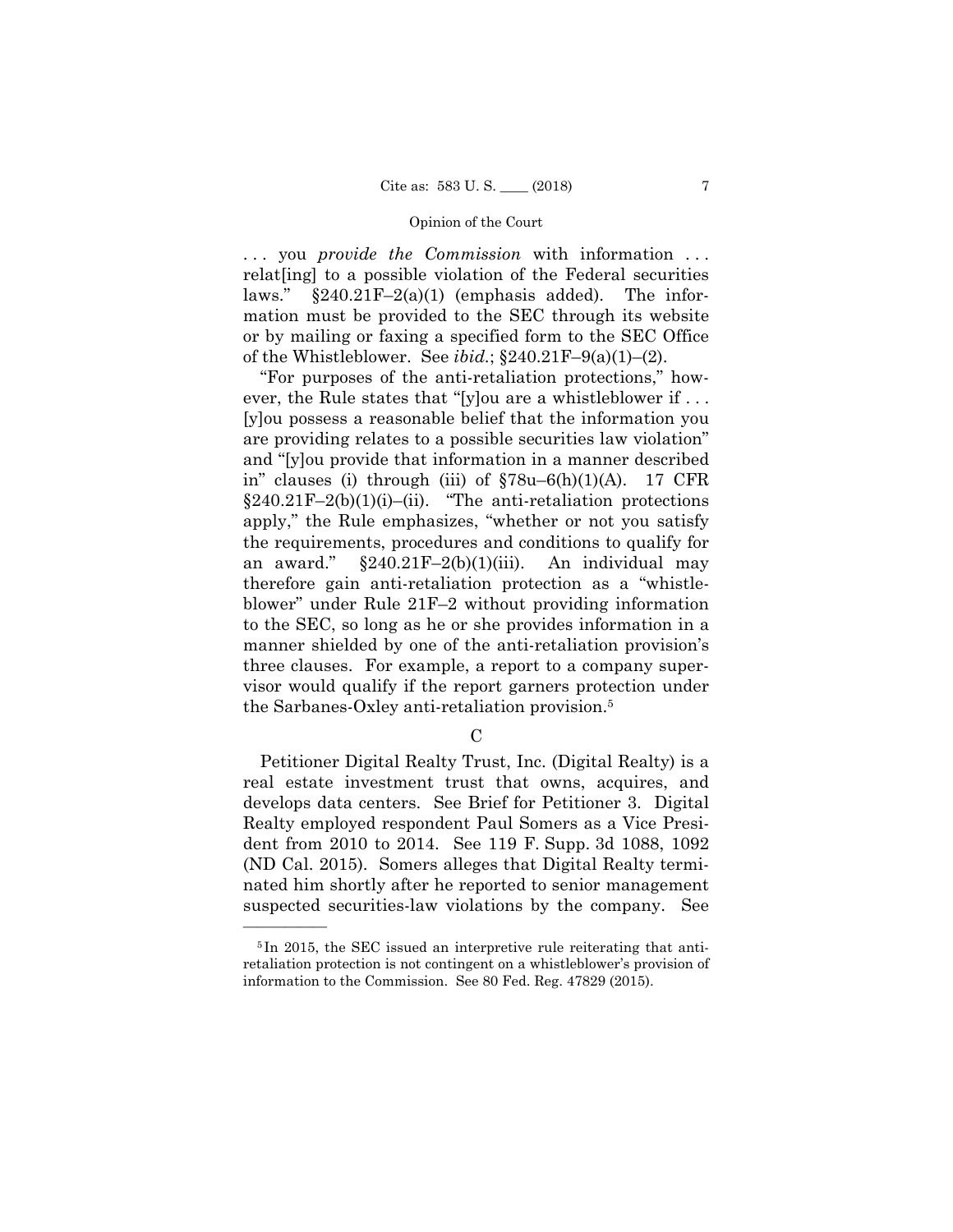*ibid.* Although nothing impeded him from alerting the SEC prior to his termination, he did not do so. See Tr. of Oral Arg. 45. Nor did he file an administrative complaint within 180 days of his termination, rendering him ineligible for relief under Sarbanes-Oxley. See *ibid.*; 18 U. S. C.  $§1514A(b)(2)(D).$ 

Somers brought suit in the United States District Court for the Northern District of California alleging, *inter alia*, a claim of whistleblower retaliation under Dodd-Frank. Digital Realty moved to dismiss that claim, arguing that "Somers does not qualify as a 'whistleblower' under [§78u– 6(h)] because he did not report any alleged law violations to the SEC." 119 F. Supp. 3d, at 1094. The District Court denied the motion. Rule 21F–2, the court observed, does not necessitate recourse to the SEC prior to gaining "whistleblower" status under Dodd-Frank. See *id.,* at 1095– 1096. Finding the statutory scheme ambiguous, the court accorded deference to the SEC's Rule under *Chevron U. S. A. Inc.* v. *Natural Resources Defense Council, Inc.*, 467 U. S. 837 (1984). See 119 F. Supp. 3d, at 1096–1106.

 to the SEC." *Ibid.* Such dual reporting, the majority On interlocutory appeal, a divided panel of the Court of Appeals for the Ninth Circuit affirmed. 850 F. 3d 1045 (2017). The majority acknowledged that Dodd-Frank's definitional provision describes a "whistleblower" as an individual who provides information to the SEC itself. *Id.,*  at 1049. But applying that definition to the antiretaliation provision, the majority reasoned, would narrow the third clause of  $$78u-6(h)(1)(A)$  "to the point of absurdity": The statute would protect employees only if they "reported possible securities violations both internally and believed, was unlikely to occur. *Ibid.* Therefore, the majority concluded, the statute should be read to protect employees who make disclosures privileged by clause (iii) of  $$78u-6(h)(1)(A)$ , whether or not those employees also provide information to the SEC. *Id.,* at 1050. In any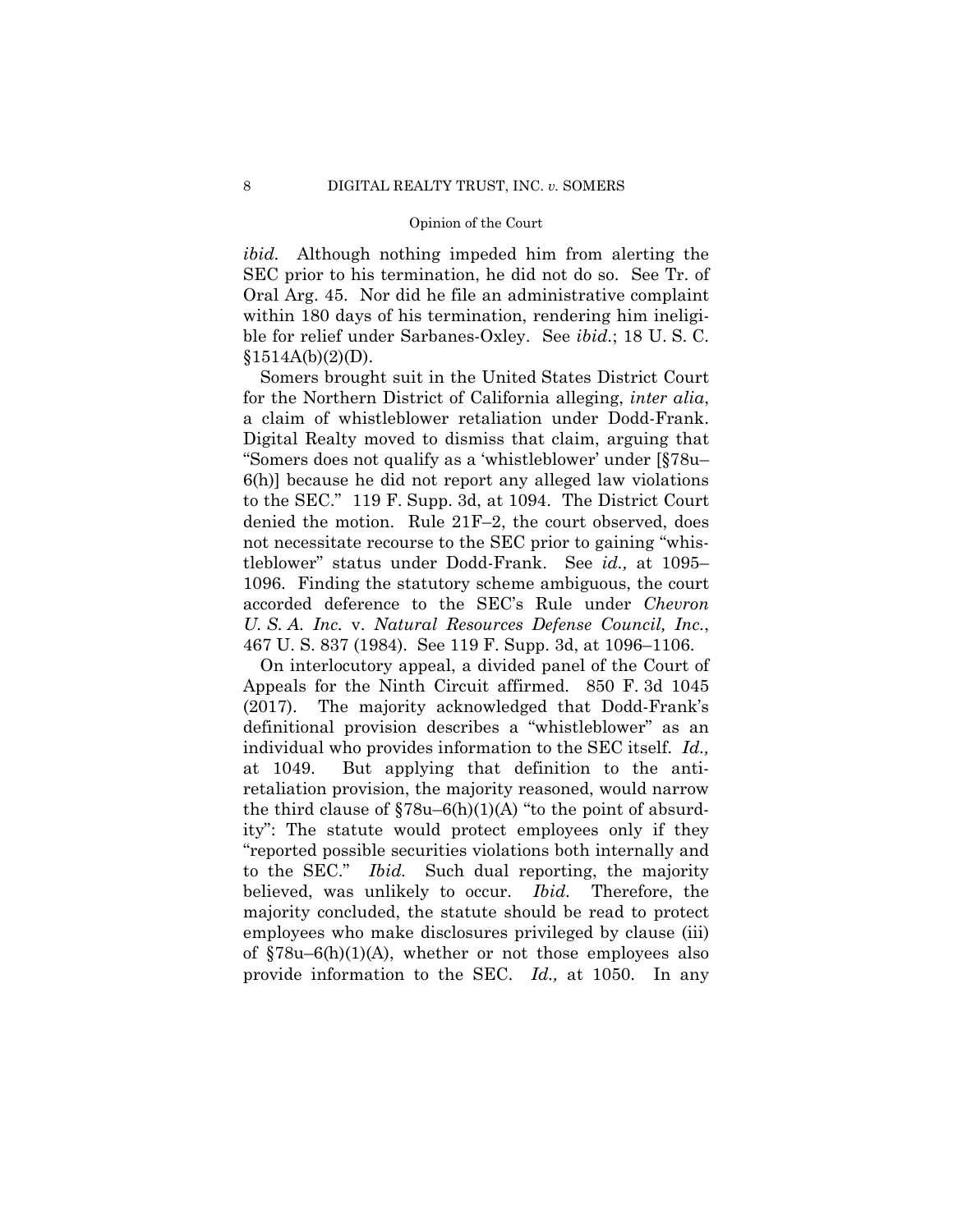utory ambiguity warranted deference. *Ibid.* Judge Owens event, the majority held, the SEC's resolution of any statdissented. In his view, the statutory definition of whistleblower was clear, left no room for interpretation, and plainly governed. *Id.,* at 1051.

Two other Courts of Appeals have weighed in on the question before us. The Court of Appeals for the Fifth Circuit has held that employees must provide information to the SEC to avail themselves of Dodd-Frank's antiretaliation safeguard. See *Asadi* v. *G. E. Energy (USA), L. L. C.*, 720 F. 3d 620, 630 (2013). A divided panel of the Court of Appeals for the Second Circuit reached the opposite conclusion, over a dissent by Judge Jacobs. See *Berman* v. *NEO@OGILVY LLC*, 801 F. 3d 145, 155 (2013). We granted certiorari to resolve this conflict, 582 U.S. (2017), and now reverse the Ninth Circuit's judgment.

### II

"When a statute includes an explicit definition, we must follow that definition," even if it varies from a term's ordinary meaning. *Burgess* v. *United States*, 553 U. S. 124, 130 (2008) (internal quotation marks omitted). This principle resolves the question before us.

### A

Our charge in this review proceeding is to determine the meaning of "whistleblower" in §78u–6(h), Dodd-Frank's anti-retaliation provision. The definition section of the statute supplies an unequivocal answer: A "whistleblower" is "any individual who provides . . . information relating to a violation of the securities laws *to the Commission*." §78u–6(a)(6) (emphasis added). Leaving no doubt as to the definition's reach, the statute instructs that the "definitio[n] shall apply" "[i]n this section," that is*,* throughout §78u–6. §78u–6(a)(6)*.* 

The whistleblower definition operates in conjunction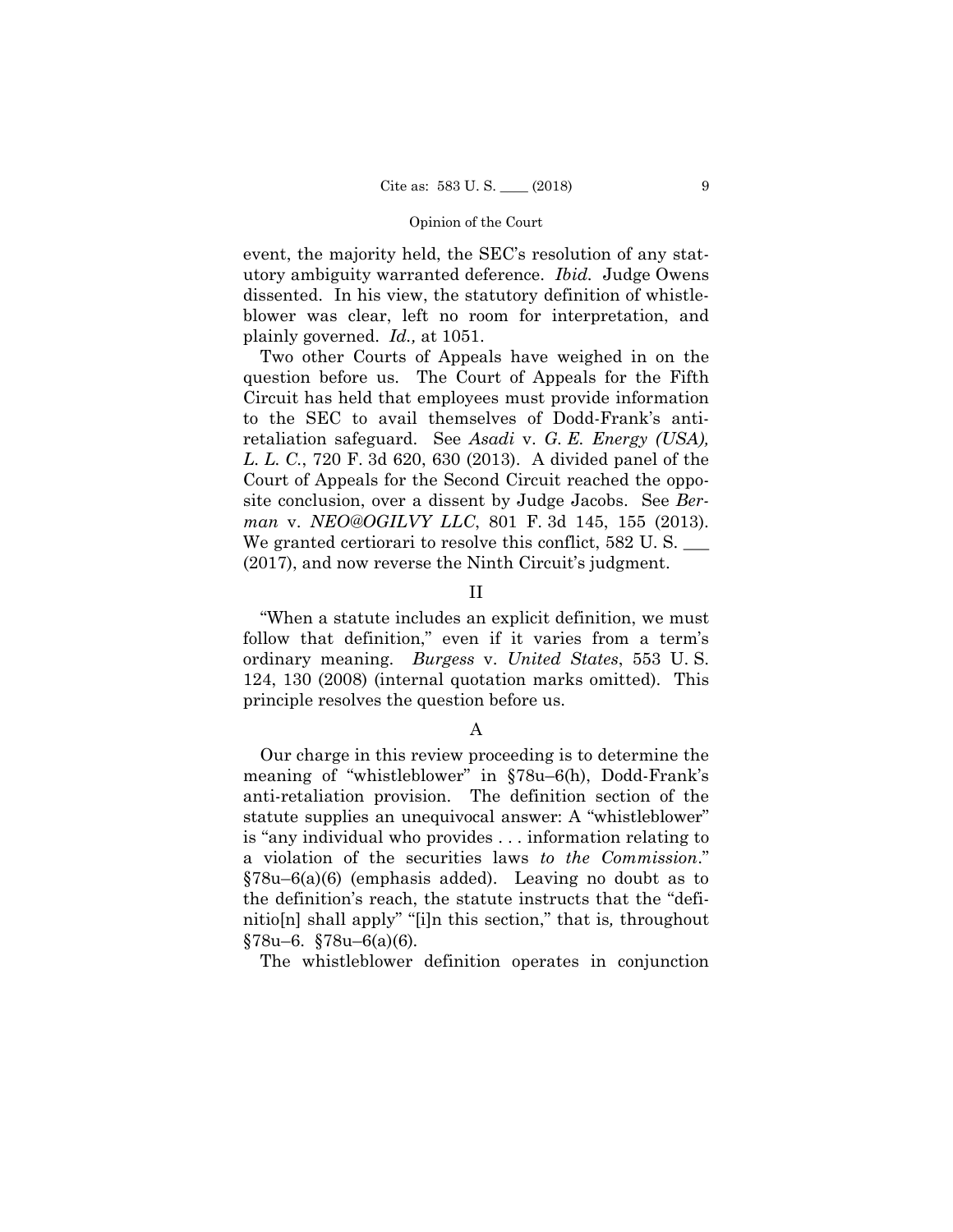with the three clauses of  $$78u-6(h)(1)(A)$  to spell out the provision's scope. The definition first describes *who* is eligible for protection—namely, a whistleblower who provides pertinent information "to the Commission."  $\S78u-6(a)(6)$ . The three clauses of  $\S78u-6(h)(1)(A)$  then describe what *conduct*, when engaged in by a whistleblower, is shielded from employment discrimination. See §78u–6(h)(1)(A)(i)–(iii). An individual who meets both measures may invoke Dodd-Frank's protections. But an individual who falls outside the protected category of "whistleblowers" is ineligible to seek redress under the statute, regardless of the conduct in which that individual engages.

Reinforcing our reading, another whistleblowerprotection provision in Dodd-Frank imposes no requirement that information be conveyed to a government agency. Title 10 of the statute, which created the Consumer Financial Protection Bureau (CFPB), prohibits discrimination against a "covered employee" who, among other things, "provide[s] . . . information to [his or her] employer, the Bureau, or any other State, local, or Federal, government authority or law enforcement agency relating to" a violation of a law subject to the CFPB's jurisdiction. 12 U. S. C. §5567(a)(1). To qualify as a "covered employee," an individual need not provide information to the CFPB, or any other entity. See §5567(b) ("covered employee" means "any individual performing tasks related to the offering or provision of a consumer financial product or service").

"[W]hen Congress includes particular language in one section of a statute but omits it in another[,] . . . this Court presumes that Congress intended a difference in meaning." *Loughrin* v. *United States*, 573 U. S. \_\_\_, \_\_\_ (2014) (slip op., at 6) (internal quotation marks and alteration omitted). Congress placed a government-reporting requirement in §78u–6(h), but not elsewhere in the same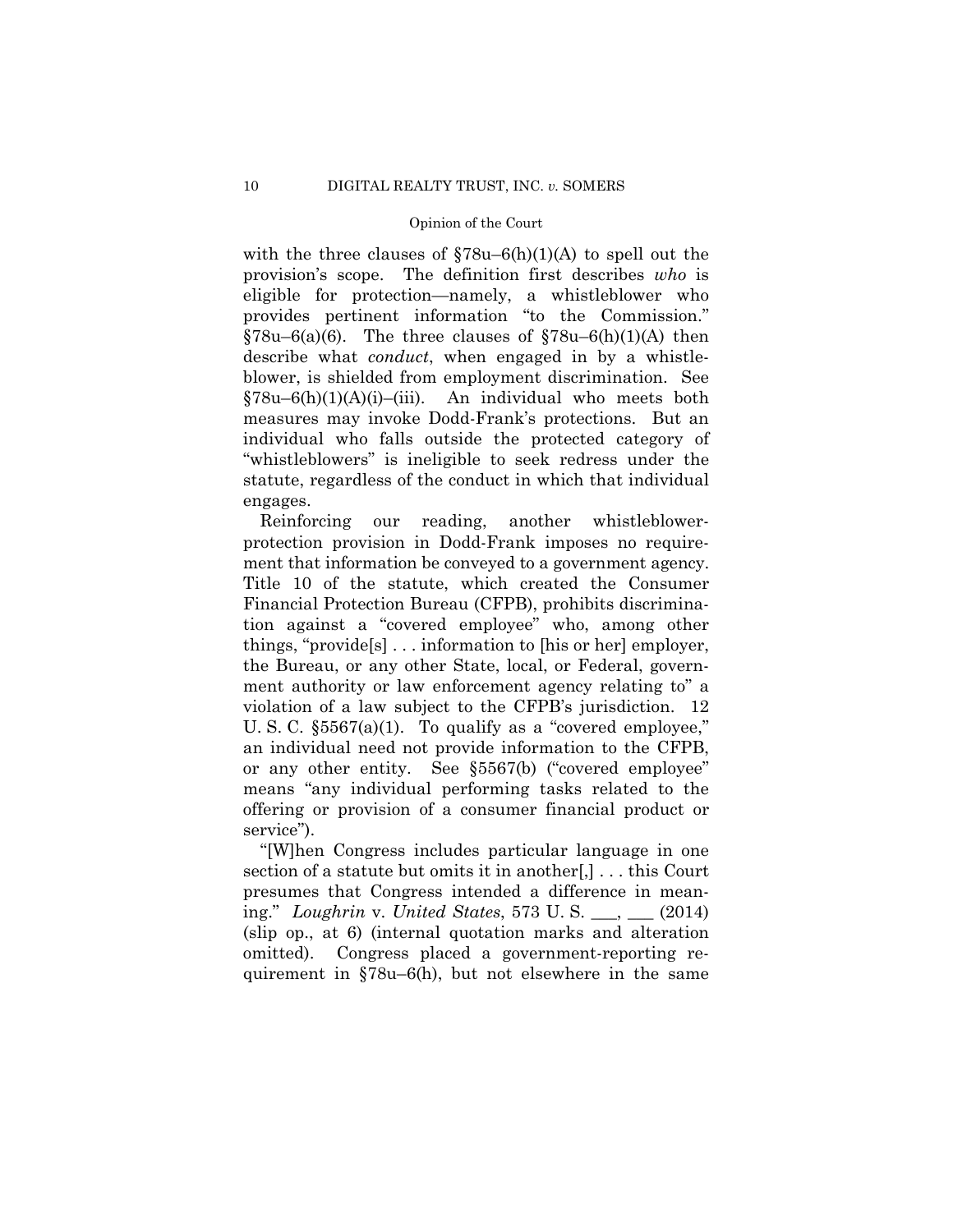statute. Courts are not at liberty to dispense with the condition—tell the SEC—Congress imposed.

## B

Dodd-Frank's purpose and design corroborate our comprehension of §78u–6(h)'s reporting requirement. The "core objective" of Dodd-Frank's robust whistleblower program, as Somers acknowledges, Tr. of Oral Arg. 45, is "to motivate people who know of securities law violations to *tell the SEC*," S. Rep. No. 111–176, at 38 (emphasis added). By enlisting whistleblowers to "assist the Government [in] identify[ing] and prosecut[ing] persons who have violated securities laws," Congress undertook to improve SEC enforcement and facilitate the Commission's "recover[y] [of] money for victims of financial fraud." *Id.,*  at 110. To that end, §78u–6 provides substantial monetary rewards to whistleblowers who furnish actionable information to the SEC. See §78u–6(b).

Financial inducements alone, Congress recognized, may be insufficient to encourage certain employees, fearful of employer retaliation, to come forward with evidence of wrongdoing. Congress therefore complemented the Dodd-Frank monetary incentives for SEC reporting by heightening protection against retaliation. While Sarbanes-Oxley contains an administrative-exhaustion requirement, a 180-day administrative complaint-filing deadline, and a remedial scheme limited to actual damages, Dodd-Frank provides for immediate access to federal court, a generous statute of limitations (at least six years), and the opportunity to recover double backpay. See *supra,* at 5–6. Dodd-Frank's award program and anti-retaliation provision thus work synchronously to motivate individuals with knowledge of illegal activity to "tell the SEC." S. Rep. No. 111–176, at 38.

When enacting Sarbanes-Oxley's whistleblower regime, in comparison, Congress had a more far-reaching objec-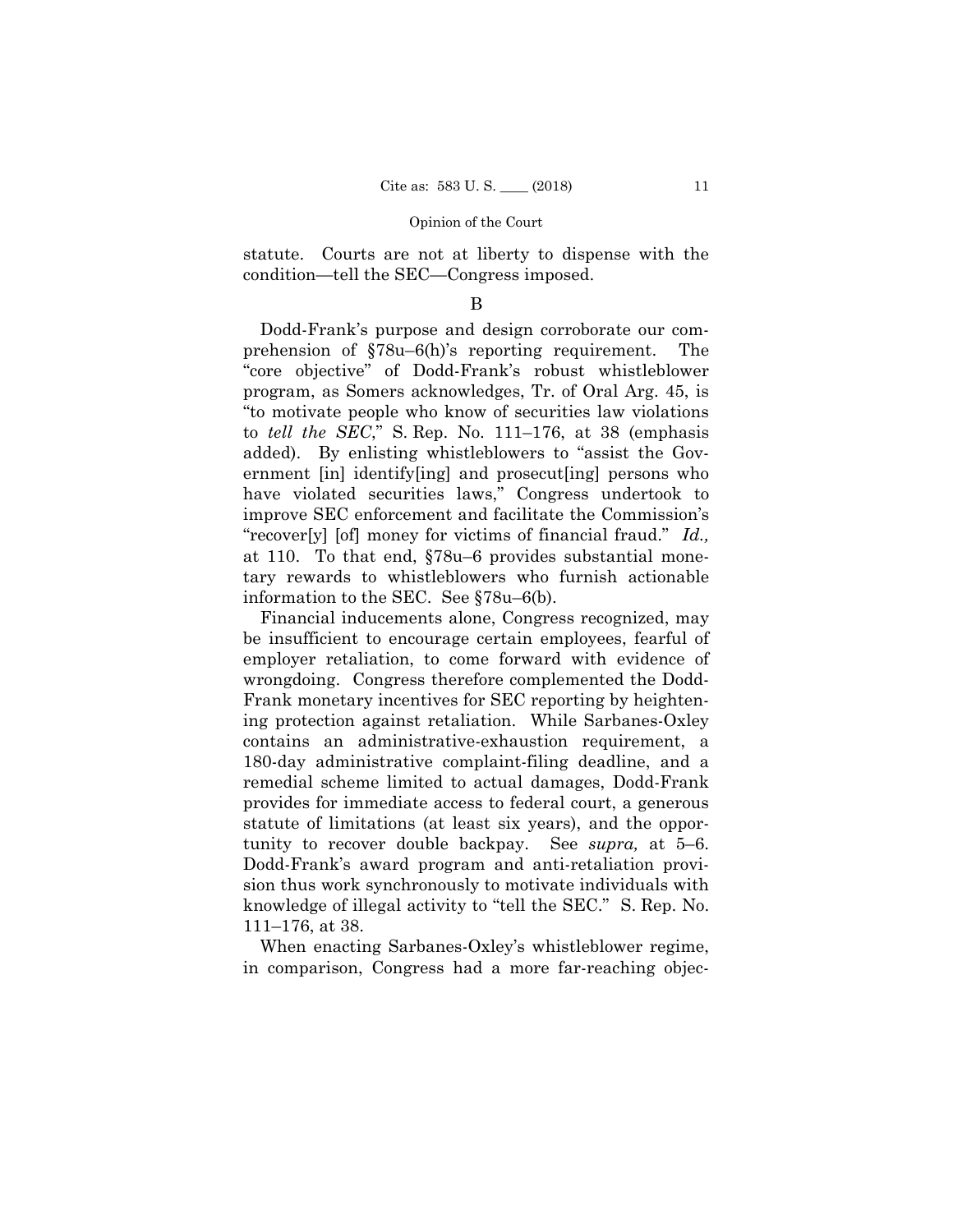tive: It sought to disturb the "corporate code of silence" that "discourage[d] employees from reporting fraudulent behavior not only to the proper authorities, such as the FBI and the SEC, but even internally." *Lawson*, 571 U. S., at \_\_\_ (slip op., at 4) (internal quotation marks omitted). Accordingly, the Sarbanes-Oxley anti-retaliation provision covers employees who report fraud not only to the SEC, but also to any other federal agency, Congress, or an internal supervisor. See 18 U. S. C. §1514A(a)(1).

 $\mathcal{C}$ 

In sum, Dodd-Frank's text and purpose leave no doubt that the term "whistleblower" in §78u–6(h) carries the meaning set forth in the section's definitional provision. The disposition of this case is therefore evident: Somers did not provide information "to the Commission" before his termination,  $$78u-6(a)(6)$ , so he did not qualify as a "whistleblower" at the time of the alleged retaliation. He is therefore ineligible to seek relief under §78u–6(h).

### III

Somers and the Solicitor General tender a different view of Dodd-Frank's compass. The whistleblower definition, as they see it, applies only to the statute's award program, not to its anti-retaliation provision, and thus not, as the definition plainly states, throughout "this section," §78u– 6(a). See Brief for Respondent 30; Brief for United States as *Amicus Curiae* 10–11. For purposes of the antiretaliation provision alone, they urge us to construe the term "whistleblower" in its "ordinary sense," *i.e.,* without any SEC-reporting requirement. Brief for Respondent 18.

Doing so, Somers and the Solicitor General contend, would align with our precedent, specifically *Lawson* v. *Suwannee Fruit & S. S. Co.*, 336 U. S. 198 (1949), and *Utility Air Regulatory Group* v. *EPA*, 573 U. S. \_\_\_ (2014). In those decisions, we declined to apply a statutory defini-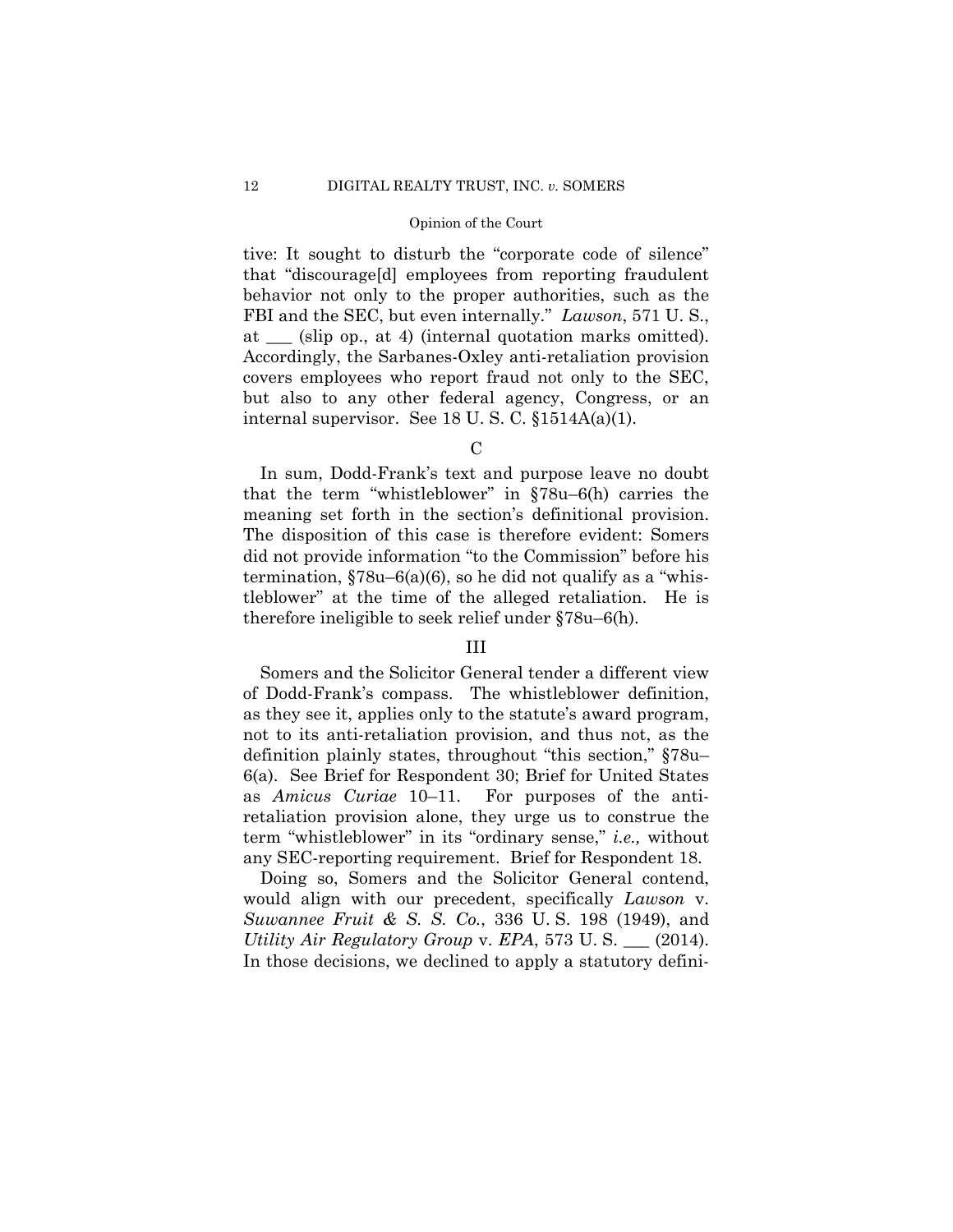tion that ostensibly governed where doing so would have been "incompatible with . . . Congress' regulatory scheme," *id.*, at <u>section</u> (slip op., at 18) (internal quotation marks omitted), or would have "destroy[ed] one of the [statute's] major purposes," *Suwannee Fruit*, 336 U. S., at 201*.* 

This case is of a piece, Somers and the Solicitor General maintain. Applying the statutory definition here, they variously charge, would "create obvious incongruities," Brief for United States as *Amicus Curiae* 19 (internal quotation marks omitted), "produce anomalous results," *id.,* at 22, "vitiate much of the [statute's] protection," *id.,*  at 20 (internal quotation marks omitted), and, as the Court of Appeals put it, narrow clause (iii) of §78u–  $6(h)(1)(A)$  "to the point of absurdity," Brief for Respondent 35 (quoting 850 F. 3d, at 1049). We next address these concerns and explain why they do not lead us to depart from the statutory text.

A

 definition to the anti-retaliation provision. Brief for United It would gut "much of the protection afforded by" the third clause of  $$78u-6(h)(1)(a)$ , Somers and the Solicitor General urge most strenuously, to apply the whistleblower States as *Amicus Curiae* 20 (internal quotation marks omitted); Brief for Respondent 28–29. As earlier noted, see *supra,* at 4–5, clause (iii) prohibits retaliation against a "whistleblower" for "making disclosures" to various persons and entities, including *but not limited to* the SEC, to the extent those disclosures are "required or protected under" various laws other than Dodd-Frank. §78u–  $6(h)(1)(A)(iii)$ . Applying the statutory definition of whistleblower, however, would limit clause (iii)'s protection to "only those individuals who report to the Commission." Brief for United States as *Amicus Curiae* 22.

The plain-text reading of the statute undoubtedly shields fewer individuals from retaliation than the alter-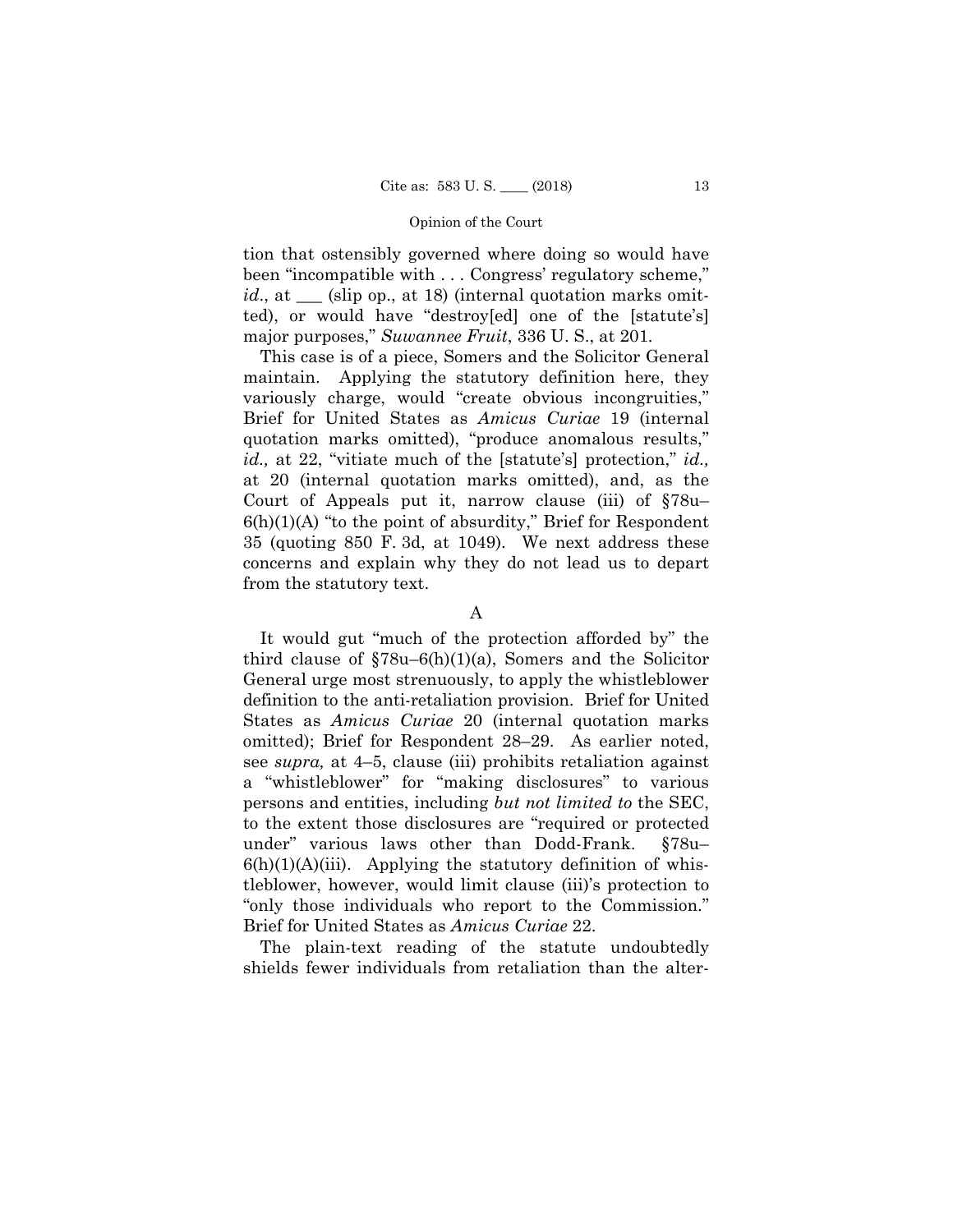native proffered by Somers and the Solicitor General. But we do not agree that this consequence "vitiate[s]" clause (iii)'s protection, *id*., at 20 (internal quotation marks omitted), or ranks as "absur[d]," Brief for Respondent 35 (internal quotation marks omitted).6 In fact, our reading leaves the third clause with "substantial meaning." Brief for Petitioner 32.

With the statutory definition incorporated, clause (iii) protects a whistleblower who reports misconduct *both* to the SEC and to another entity, but suffers retaliation because of the latter, non-SEC, disclosure. That would be so, for example, where the retaliating employer is unaware that the employee has alerted the SEC. In such a case, without clause (iii), retaliation for internal reporting would not be reached by Dodd-Frank, for clause (i) applies only where the employer retaliates against the employee "because of" the SEC reporting.  $\S78u-6(h)(1)(A)$ . Moreover, even where the employer knows of the SEC reporting, the third clause may operate to dispel a proof problem: The employee can recover under the statute without having to demonstrate whether the retaliation was motivated by the internal report (thus yielding protection under clause (iii)) or by the SEC disclosure (thus gaining protection under clause (i)).

While the Solicitor General asserts that limiting the protections of clause (iii) to dual reporters would "shrink to insignificance the [clause's] ban on retaliation," Brief for United States as *Amicus Curiae* 22 (internal quotation marks omitted), he offers scant evidence to support that assertion. Tugging in the opposite direction, he reports that approximately 80 percent of the whistleblowers who received awards in 2016 "reported internally before report-

<sup>6</sup>The Solicitor General, unlike Somers, acknowledges that it would not be absurd to apply the "whistleblower" definition to the antiretaliation provision. Tr. of Oral Arg. 52.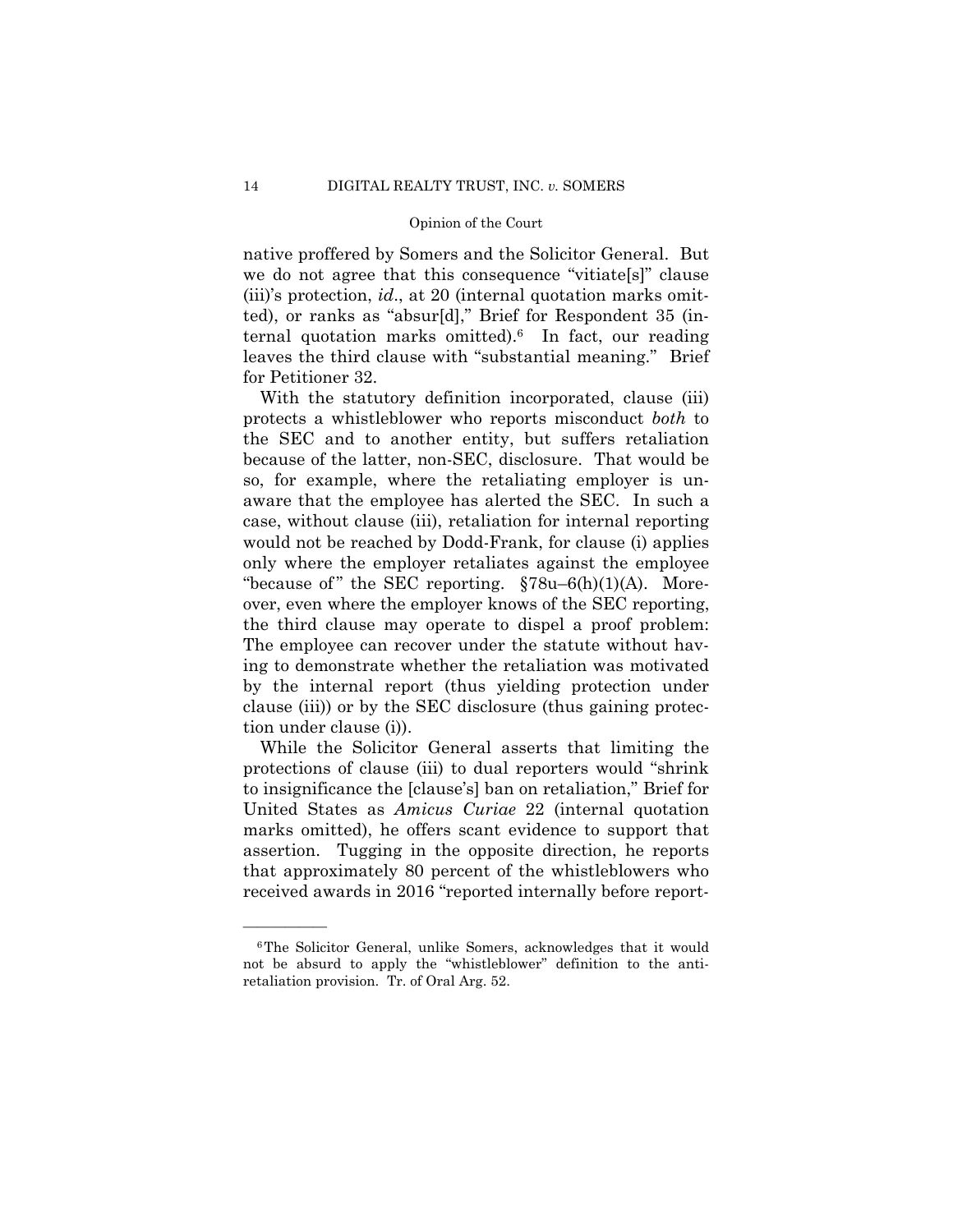ing to the Commission." *Id.,* at 23. And Digital Realty cites real-world examples of dual reporters seeking Dodd-Frank or Sarbanes-Oxley recovery for alleged retaliation. See Brief for Petitioner 33, and n. 4 (collecting cases). Overlooked by Somers and the Solicitor General, in dualreporting cases, retaliation not prompted by SEC disclosures (and thus unaddressed by clause (i)) is likely commonplace: The SEC is required to protect the identity of whistleblowers, see  $$78u-6(h)(2)(A)$ , so employers will often be unaware that an employee has reported to the Commission. In any event, even if the number of individuals qualifying for protection under clause (iii) is relatively limited, "[i]t is our function to give the statute the effect its language suggests, however modest that may be." *Morrison* v. *National Australia Bank Ltd.*, 561 U. S. 247, 270 (2010).

B

Somers and the Solicitor General express concern that our reading would jettison protection for auditors, attorneys, and other employees subject to internal-reporting requirements. See Brief for Respondent 35; Brief for United States as *Amicus Curiae* 21. Sarbanes-Oxley, for example, requires auditors and attorneys to report certain information within the company before making disclosures externally. See 15 U. S. C. §§78j–1(b), 7245; 17 CFR §205.3. If the whistleblower definition applies, Somers and the Solicitor General fear, these professionals will be "lefft]... vulnerable to discharge or other retaliatory" action for complying with" their internal-reporting obligations. Brief for United States as *Amicus Curiae* 22 (internal quotation marks omitted).

Our reading shields employees in these circumstances, however, *as soon as they also provide relevant information to the Commission*. True, such employees will remain ineligible for Dodd-Frank's protection until they tell the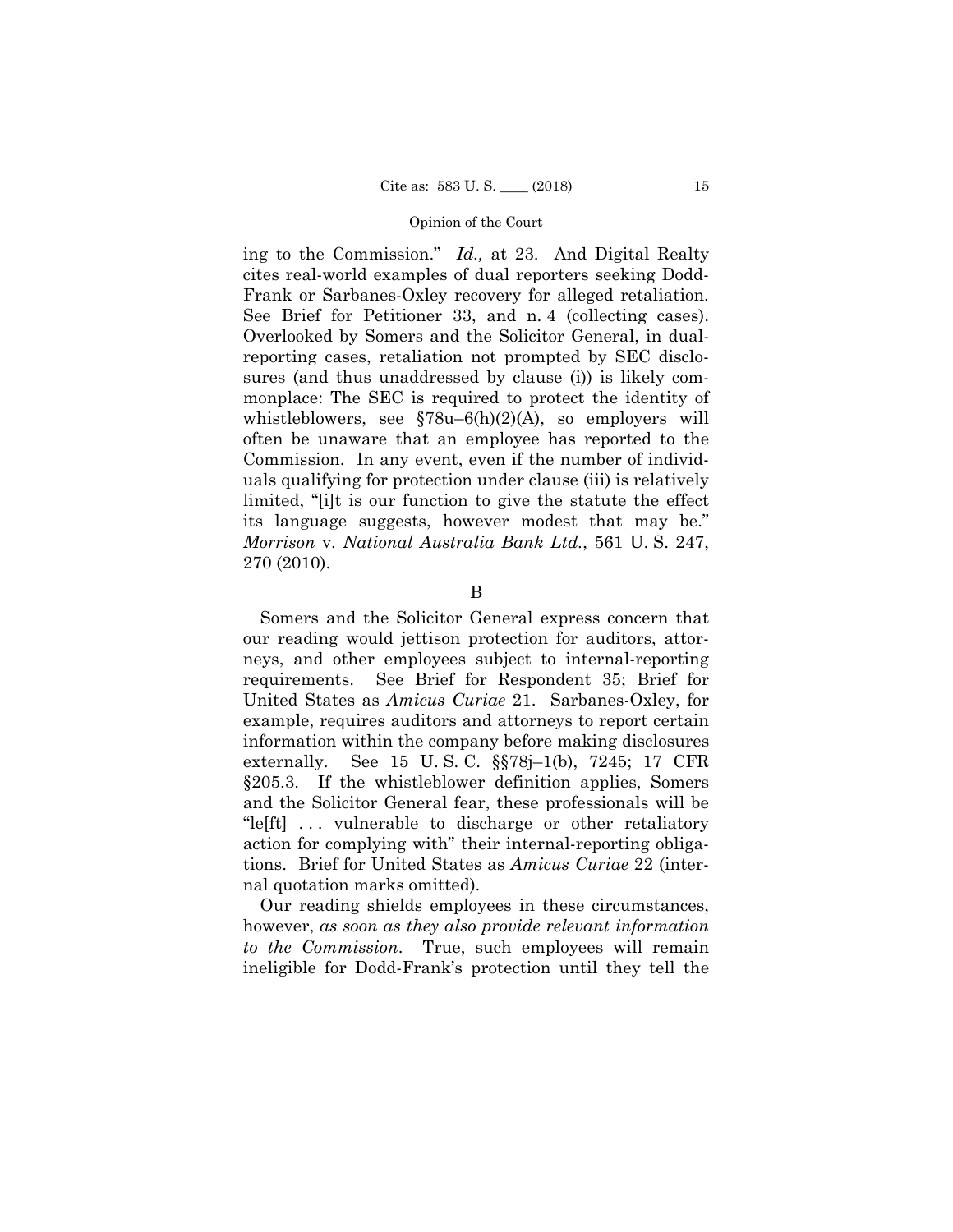SEC, but this result is consistent with Congress' aim to encourage SEC disclosures. See S. Rep. No. 111–176, at 38; *supra,* at 3–4, 11. Somers worries that lawyers and auditors will face retaliation quickly, before they have a chance to report to the SEC. Brief for Respondent 35–36. But he offers nothing to show that Congress had this concern in mind when it enacted §78u–6(h). Indeed, Congress may well have considered adequate the safeguards already afforded by Sarbanes-Oxley, protections specifically designed to shield lawyers, accountants, and similar professionals. See *Lawson*, 571 U. S., at \_\_\_ (slip op., at 17).

 $\overline{C}$ 

Applying the whistleblower definition as written, Somers and the Solicitor General further protest, will create "an incredibly unusual statutory scheme": "[I]dentical misconduct"—*i.e.,* retaliating against an employee for internal reporting—will "go punished or not based on the happenstance of a separate report" to the SEC, of which the wrongdoer may "not even be aware." Brief for Respondent 37–38. See also Brief for United States as *Amicus Curiae* 24. The upshot, the Solicitor General warns, "would [be] substantially diminish[ed] Dodd-Fran[k] deterrent effect." *Ibid.* 

Overlooked in this protest is Dodd-Frank's core objective: to prompt reporting to the SEC. *Supra,* at 3–4, 11. In view of that precise aim, it is understandable that the statute's retaliation protections, like its financial rewards, would be reserved for employees who have done what Dodd-Frank seeks to achieve, *i.e.,* they have placed information about unlawful activity before the Commission to aid its enforcement efforts.

Pointing to another purported anomaly attending the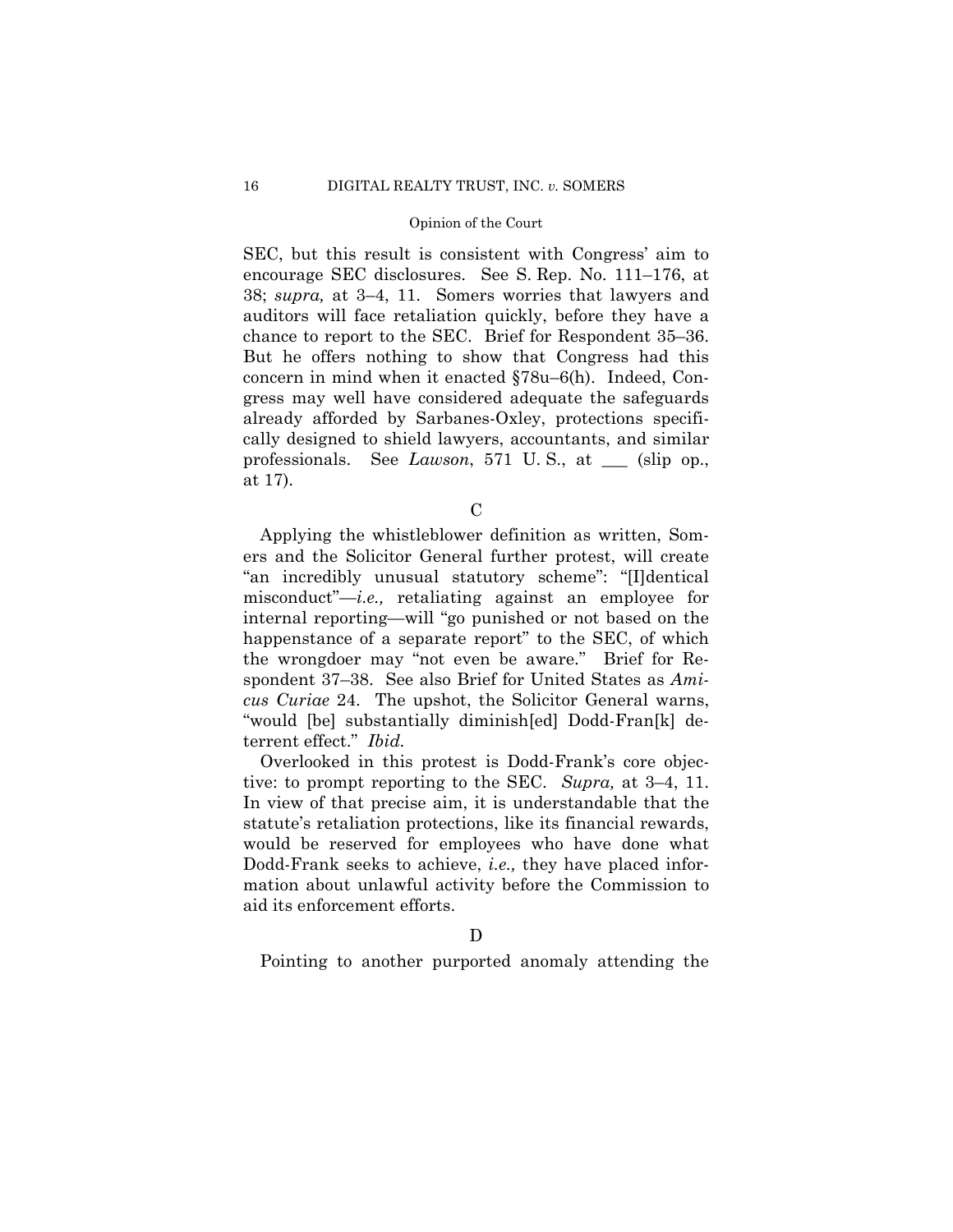reading we adopt today, the Solicitor General observes that neither the whistleblower definition nor §78u–6(h) contains any requirement of a "temporal or topical connection between the violation reported to the Commission and the internal disclosure for which the employee suffers retaliation." Brief for United States as *Amicus Curiae* 25. It is therefore possible, the Solicitor General posits, that "an employee who was fired for reporting accounting fraud to his supervisor in 2017 would have a cause of action under [§78u–6(h)] if he had reported an insider-trading violation by his previous employer to the Commission in 2012." *Ibid.* For its part, Digital Realty agrees that this scenario could arise, but does not see it as a cause for concern: "Congress," it states, "could reasonably have made the policy judgment that individuals who report securities-law violations to the SEC should receive broad protection over time against retaliation for a variety of disclosures." Reply Brief 11.

We need not dwell on the situation hypothesized by the Solicitor General, for it veers far from the case before us. We note, however, that the interpretation offered by Somers and the Solicitor General—*i.e.,* ignoring the statutory definition when construing the anti-retaliation provision raises an even thornier question about the law's scope. Their view, which would not require an employee to provide information relating to a securities-law violation to the SEC, could afford Dodd-Frank protection to an employee who reports information bearing no relationship whatever to the securities laws. That prospect could be imagined based on the broad array of federal statutes and regulations cross-referenced by clause (iii) of the antiretaliation provision. *E.g.,* 18 U. S. C. §1513(e) (criminalizing retaliation for "providing to a law enforcement officer any truthful information relating to the commission . . . of *any Federal offense*" (emphasis added)); see *supra,* at 5, and n. 2. For example, an employee fired for reporting a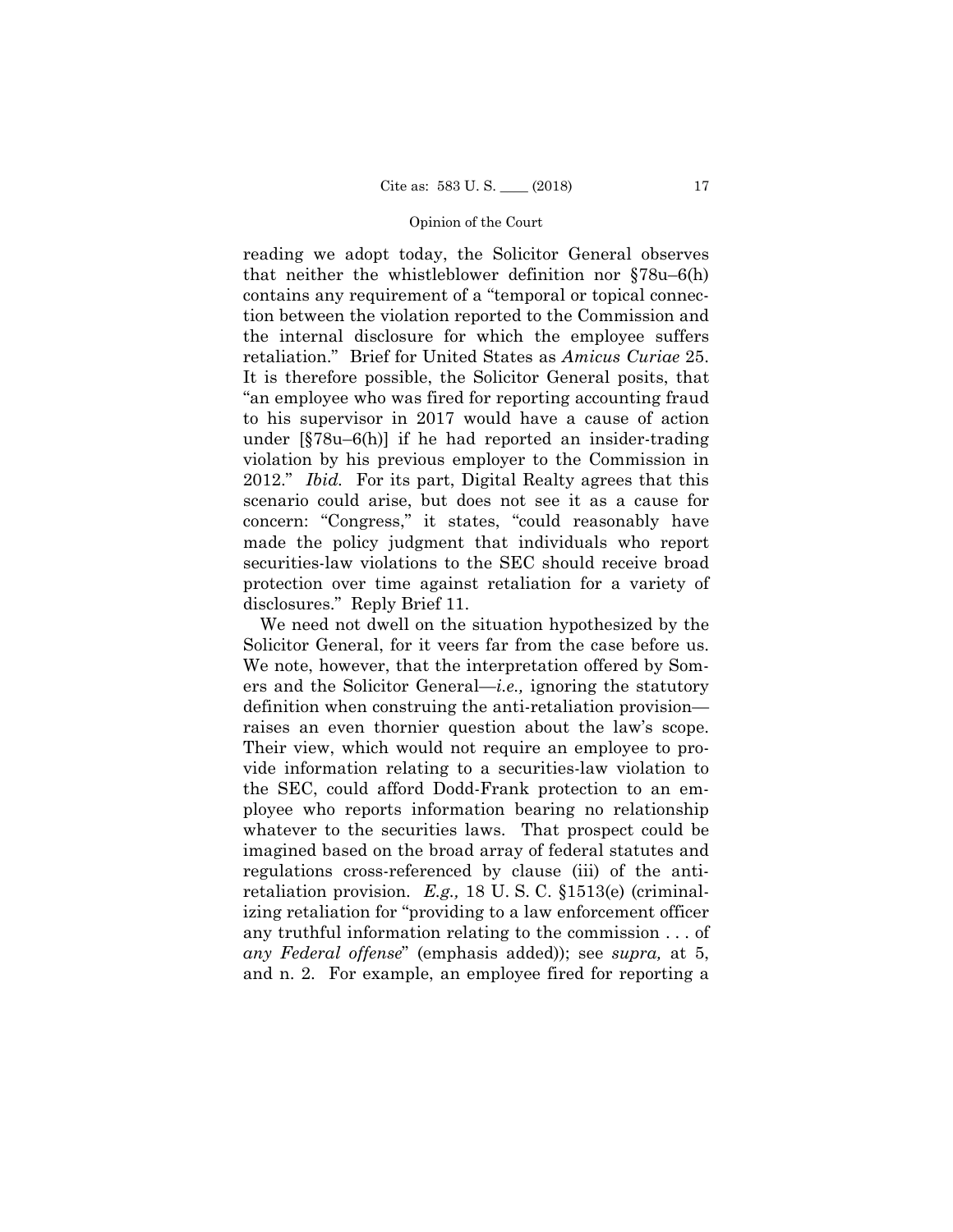coworker's drug dealing to the Federal Bureau of Investigation might be protected. Brief for Petitioner 38. It would make scant sense, however, to rank an FBI drugtrafficking informant a whistleblower under Dodd-Frank, a law concerned only with encouraging the reporting of "*securities* law violations." S. Rep. No. 111–176, at 38 (emphasis added).

E

Finally, the interpretation we adopt, the Solicitor General adds, would undermine not just clause (iii) of §78u–  $6(h)(1)(A)$ , but clause (ii) as well. Clause (ii) prohibits retaliation against a whistleblower for "initiating, testifying in, or assisting in any investigation or . . . action of the Commission based upon" information conveyed to the SEC by a whistleblower in accordance with the statute. §78u–  $6(h)(1)(A)(ii)$ . If the whistleblower definition is applied to §78u–6(h), the Solicitor General states, "an employer could fire an employee for giving . . . testimony [to the SEC] if the employee had not previously reported to the Commission online or through the specified written form"—*i.e.,* the methods currently prescribed by Rule 21F–9 for a whistleblower to provide information to the Commission. Brief for United States as *Amicus Curiae* 20–21 (citing 17 CFR  $§240.21F-9(a)(1)-(2)$ ).

But the statute expressly delegates authority to the SEC to establish the "manner" in which information may be provided to the Commission by a whistleblower. See  $\S78u-6(a)(6)$ . Nothing in today's opinion prevents the agency from enumerating additional means of SEC reporting—including through testimony protected by clause (ii).

### IV

For the foregoing reasons, we find the statute's definition of "whistleblower" clear and conclusive. Because "Congress has directly spoken to the precise question at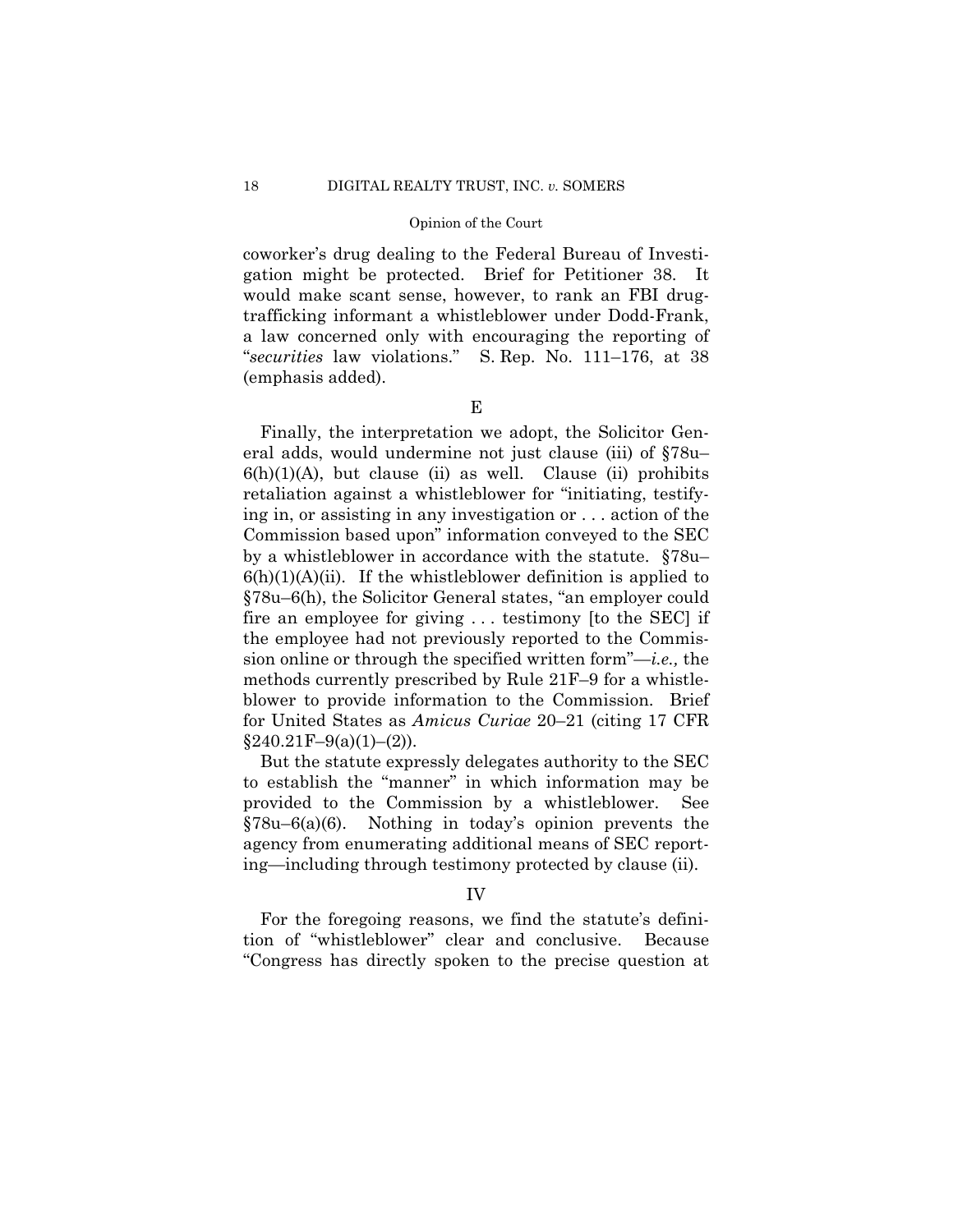issue," *Chevron*, 467 U. S., at 842, we do not accord deference to the contrary view advanced by the SEC in Rule 21F–2. See 17 CFR §240.21F–2(b)(1); *supra,* at 6–7. The statute's unambiguous whistleblower definition, in short, precludes the Commission from more expansively interpreting that term. See *Burgess*, 553 U. S., at 130.

\* \* \*

The judgment of the Court of Appeals for the Ninth Circuit is reversed, and the case is remanded for further proceedings consistent with this opinion.

*It is so ordered.*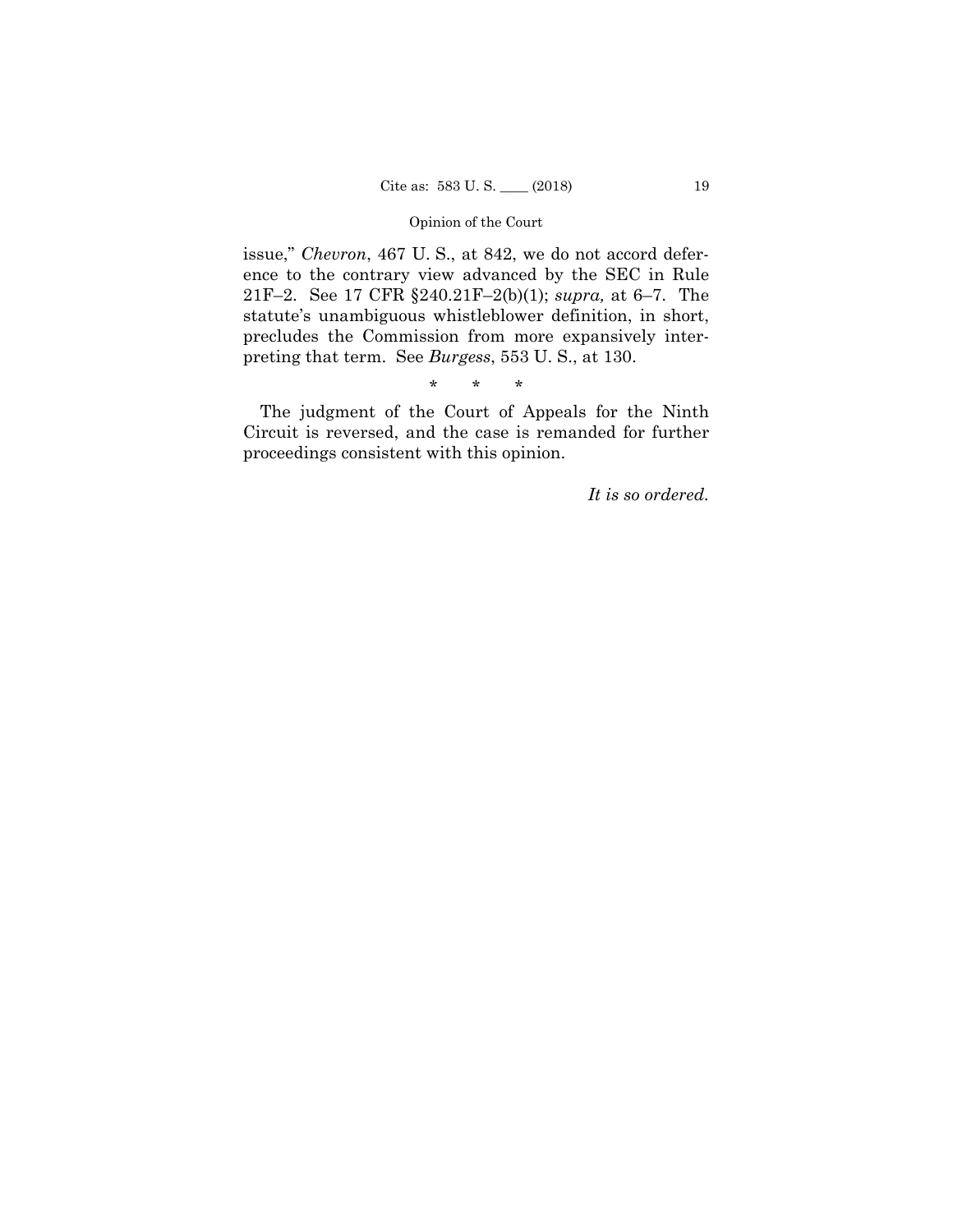SOTOMAYOR, J., concurring

### $\frac{1}{2}$  ,  $\frac{1}{2}$  ,  $\frac{1}{2}$  ,  $\frac{1}{2}$  ,  $\frac{1}{2}$  ,  $\frac{1}{2}$  ,  $\frac{1}{2}$ **SUPREME COURT OF THE UNITED STATES**

### $\frac{1}{2}$  ,  $\frac{1}{2}$  ,  $\frac{1}{2}$  ,  $\frac{1}{2}$  ,  $\frac{1}{2}$  ,  $\frac{1}{2}$ No. 16–1276

# DIGITAL REALTY TRUST, INC., PETITIONER *v.* PAUL SOMERS

# ON WRIT OF CERTIORARI TO THE UNITED STATES COURT OF APPEALS FOR THE NINTH CIRCUIT

[February 21, 2018]

 JUSTICE SOTOMAYOR, with whom JUSTICE BREYER joins, concurring.

I join the Court's opinion in full. I write separately only to note my disagreement with the suggestion in my colleague's concurrence that a Senate Report is not an appropriate source for this Court to consider when interpreting a statute.

Legislative history is of course not the law, but that does not mean it cannot aid us in our understanding of a law. Just as courts are capable of assessing the reliability and utility of evidence generally, they are capable of assessing the reliability and utility of legislative-history materials.

Committee reports, like the Senate Report the Court discusses here, see *ante,* at 3–4, 11–12, 16–18, are a particularly reliable source to which we can look to ensure our fidelity to Congress' intended meaning. See *Garcia* v. *United States*, 469 U. S. 70, 76 (1984) ("In surveying legislative history we have repeatedly stated that the authoritative source for finding the Legislature's intent lies in the Committee Reports on the bill, which 'represen[t] the considered and collective understanding of those Congressmen involved in drafting and studying proposed legislation'" (quoting *Zuber* v. *Allen*, 396 U. S. 168, 186 (1969))). Bills presented to Congress for consideration are generally accompanied by a committee report. Such re-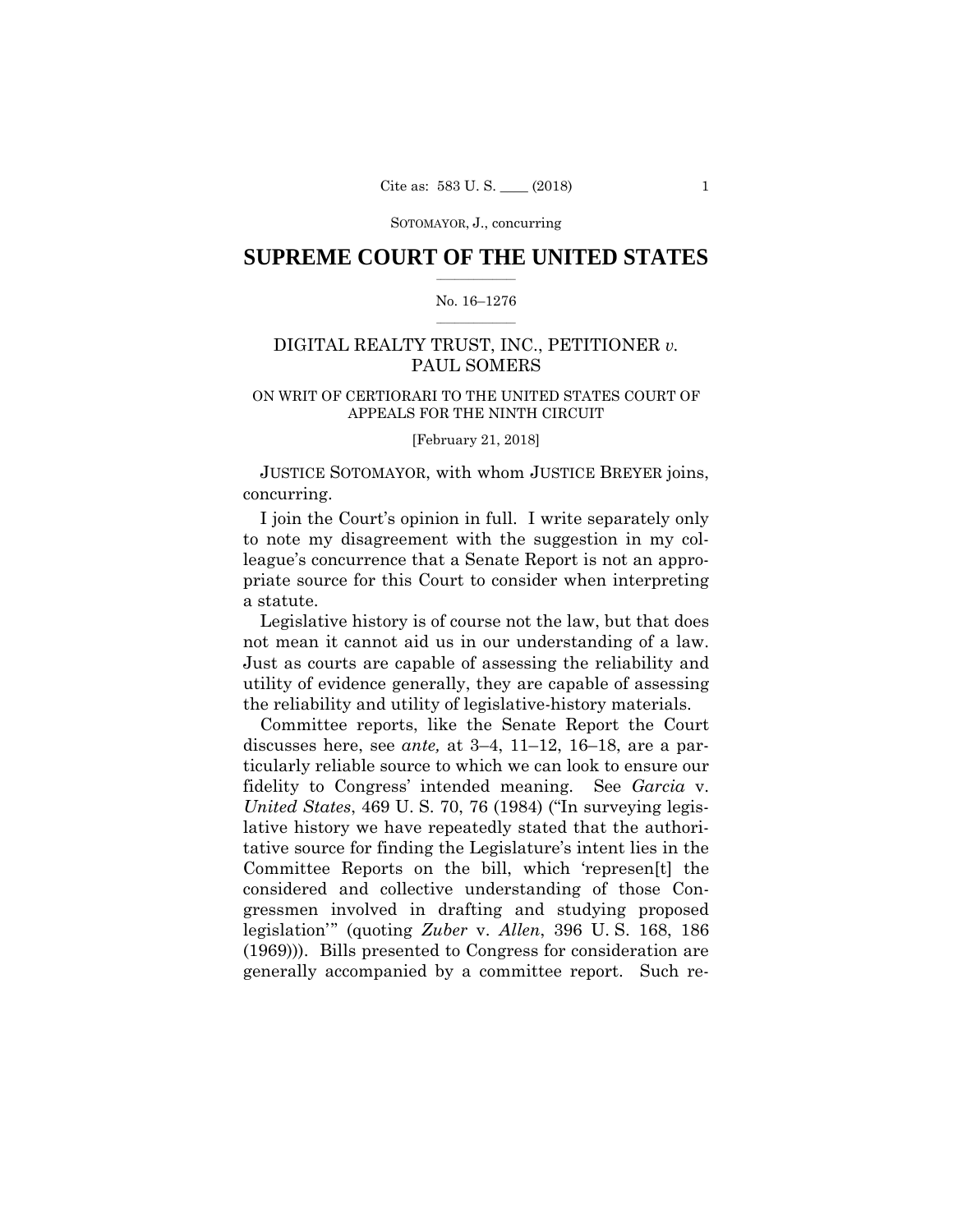### SOTOMAYOR, J., concurring

 Katzmann, Judging Statutes 20, and n. 62 (2014) (citing A. ports are typically circulated at least two days before a bill is to be considered on the floor and provide Members of Congress and their staffs with information about "a bill's context, purposes, policy implications, and details," along with information on its supporters and opponents. R. LaRue, Senate Manual Containing the Standing Rules, Orders, Laws, and Resolutions Affecting the Business of the United States Senate, S. Doc. No. 107–1, p. 17 (2001)). These materials "have long been important means of informing the whole chamber about proposed legislation," Katzmann, Judging Statutes*,* at 19, a point Members themselves have emphasized over the years.\* It is thus no surprise that legislative staffers view committee and conference reports as the most reliable type of legislative history. See Gluck & Bressman, Statutory Interpretation From the Inside—An Empirical Study of Congressional Drafting, Delegation and the Canons: Part I, 65 Stan. L. Rev. 901, 977 (2013).

Legislative history can be particularly helpful when a

<sup>\*</sup>See, *e.g.,* Hearings on the Nomination of Judge Antonin Scalia, To Be Associate Justice of the Supreme Court of the United States before the Senate Committee on the Judiciary, 99th Cong., 2d Sess., 65–66 (1986) (Sen. Charles E. Grassley) ("[A]s one who has served in Congress for 12 years, legislative history is very important to those of us here who want further detailed expression of that legislative intent"); Mikva, Reading and Writing Statutes, 28 S. Tex. L. Rev. 181, 184 (1986) ("The committee report is the bone structure of the legislation. It is the road map that explains why things are in and things are out of the statute"); Brudney, Congressional Commentary on Judicial Interpretations of Statutes: Idle Chatter or Telling Response? 93 Mich. L. Rev. 1, 28 (1994) (compiling the views of former Members on "the central importance of committee reports to their own understanding of statutory text"). In fact, some Members "are more likely to vote . . . based on a reading of the legislative history than on a reading of the statute itself." Gluck & Bressman, Statutory Interpretation From the Inside—An Empirical Study of Congressional Drafting, Delegation and the Canons: Part I, 65 Stan. L. Rev. 901, 968 (2013).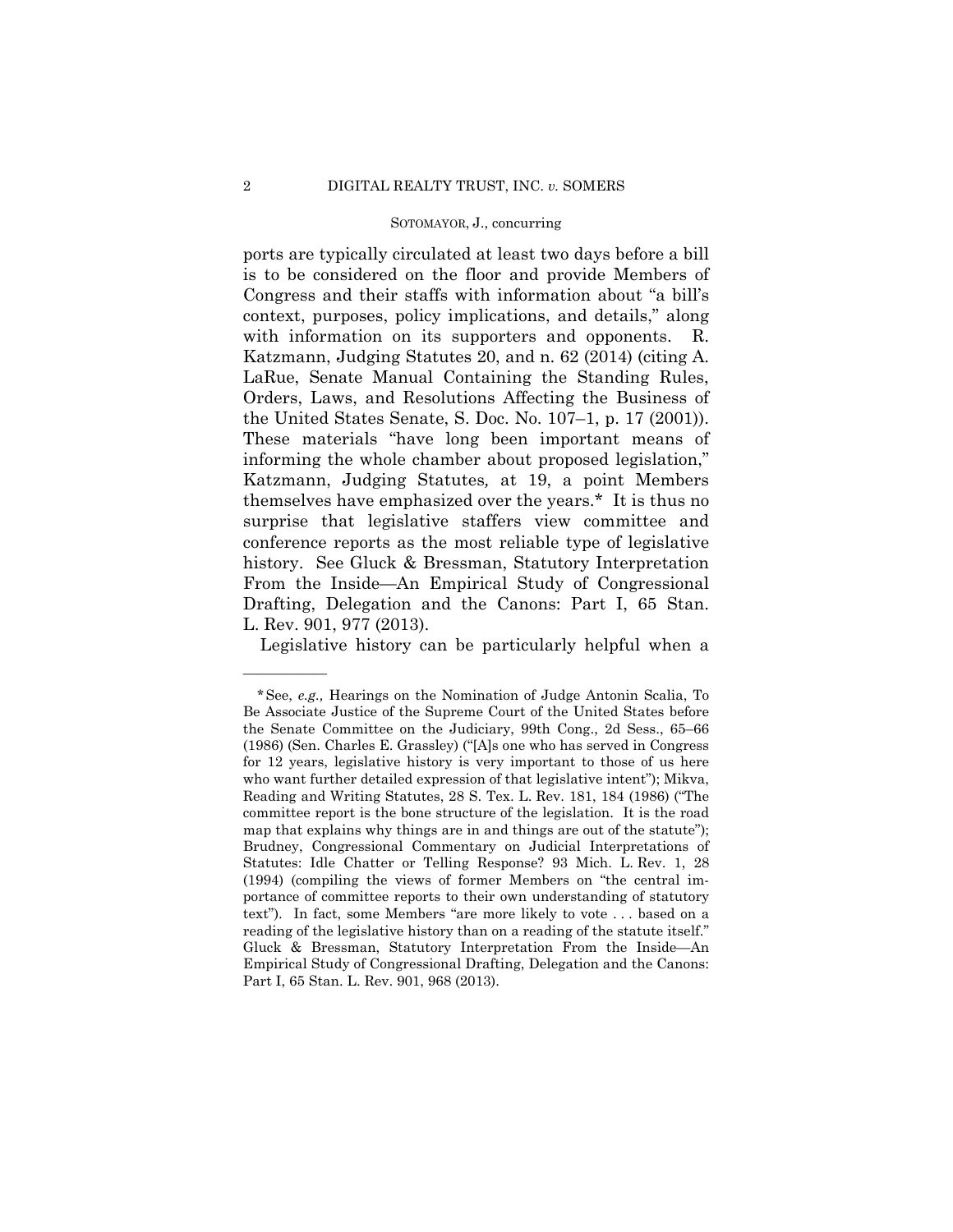### SOTOMAYOR, J., concurring

 legislative history can still be useful, as it enables us to *Carr* v. *United States*, 560 U. S. 438, 457–458 (2010). statute is ambiguous or deals with especially complex matters. But even when, as here, a statute's meaning can clearly be discerned from its text, consulting reliable corroborate and fortify our understanding of the text. See, *e.g., Tapia* v. *United States*, 564 U. S. 319, 331–332 (2011); Moreover, confirming our construction of a statute by considering reliable legislative history shows respect for and promotes comity with a coequal branch of Government. See Katzmann*,* Judging Statutes, at 35–36.

For these reasons, I do not think it wise for judges to close their eyes to reliable legislative history—and the realities of how Members of Congress create and enact laws—when it is available.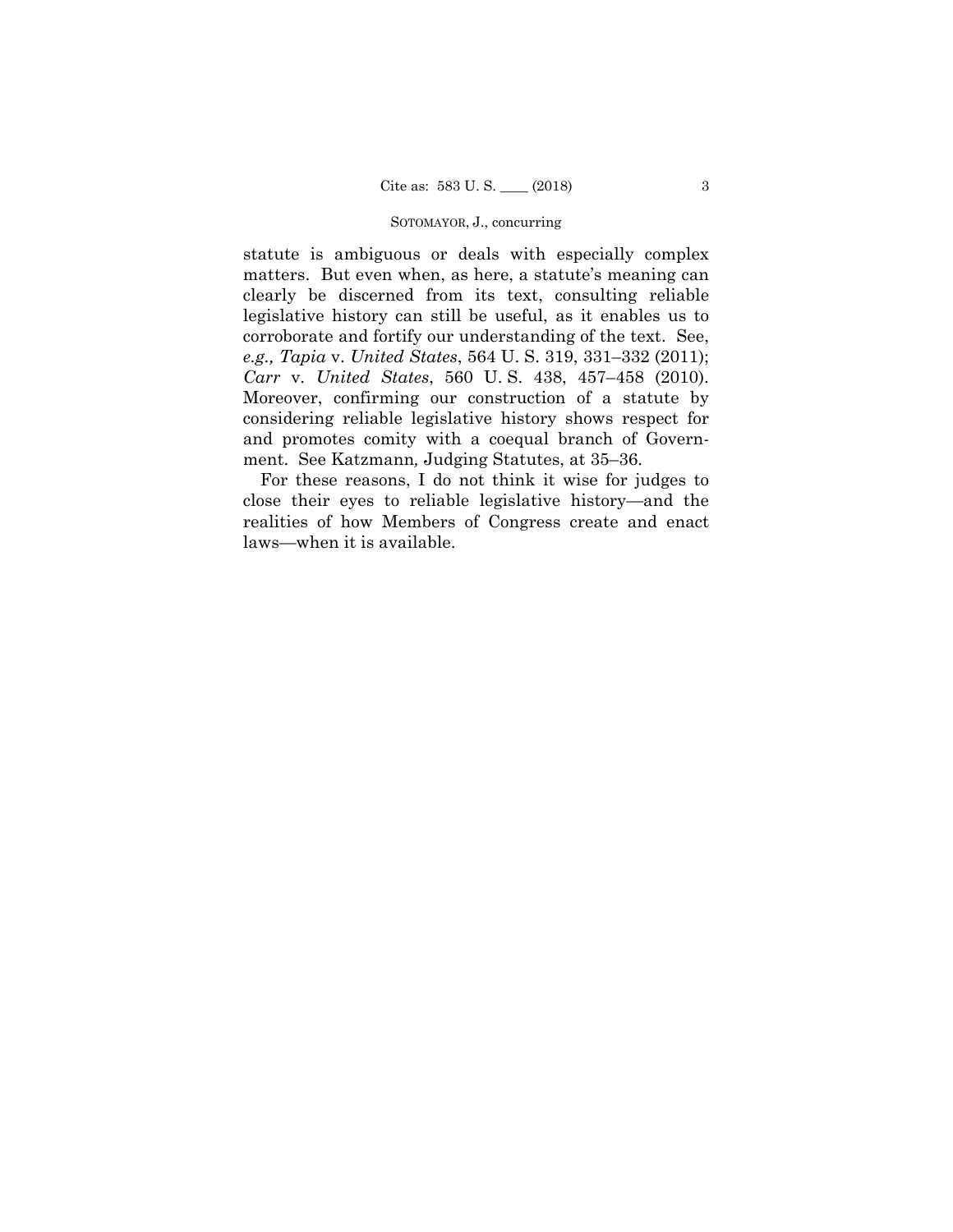Opinion of THOMAS, J.

### $\frac{1}{2}$  ,  $\frac{1}{2}$  ,  $\frac{1}{2}$  ,  $\frac{1}{2}$  ,  $\frac{1}{2}$  ,  $\frac{1}{2}$  ,  $\frac{1}{2}$ **SUPREME COURT OF THE UNITED STATES**

### $\frac{1}{2}$  ,  $\frac{1}{2}$  ,  $\frac{1}{2}$  ,  $\frac{1}{2}$  ,  $\frac{1}{2}$  ,  $\frac{1}{2}$ No. 16–1276

# DIGITAL REALTY TRUST, INC., PETITIONER *v.* PAUL SOMERS

# ON WRIT OF CERTIORARI TO THE UNITED STATES COURT OF APPEALS FOR THE NINTH CIRCUIT

[February 21, 2018]

 JUSTICE THOMAS, with whom JUSTICE ALITO and JUSTICE GORSUCH join, concurring in part and concurring in the judgment.

I join the Court's opinion only to the extent it relies on the text of the Dodd-Frank Wall Street Reform and Consumer Protection Act (Dodd-Frank), 124 Stat. 1376. The question in this case is whether the term "whistleblower" in Dodd-Frank's antiretaliation provision, 15 U. S. C. §78u–6(h)(1), includes a person who does not report information to the Securities and Exchange Commission. The answer is in the definitions section of the statute, which states that the term "whistleblower" means a person who provides "information relating to a violation of the securities laws to the Commission." §78u–6(a)(6). As the Court observes, this statutory definition "resolves the question before us." *Ante*, at 9. The Court goes on, however, to discuss the supposed "purpose" of the statute, which it primarily derives from a single Senate Report. See *ante*, at 3–4, 11–12, 16–18. Even assuming a majority of Congress read the Senate Report, agreed with it, and voted for Dodd-Frank with the same intent, "we are a government of laws, not of men, and are governed by what Congress enacted rather than by what it intended."\* *Lawson* v.

<sup>\*</sup>For what it is worth, I seriously doubt that a committee report is a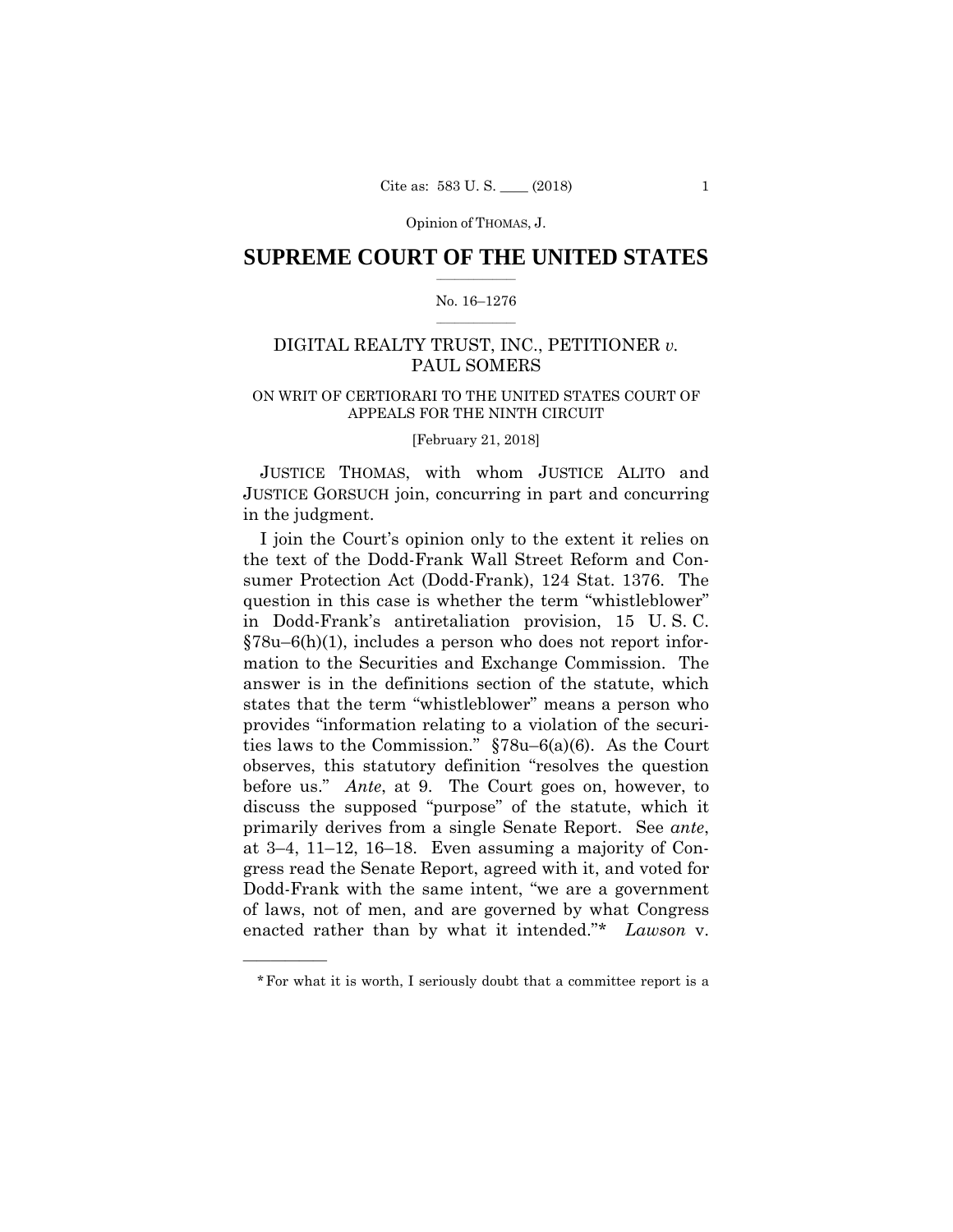#### Opinion of THOMAS, J.

"particularly reliable source" for discerning "Congress' intended meaning." *Ante*, at 1 (SOTOMAYOR, J., concurring). The following exchange on the Senate floor is telling:

 "Mr. ARMSTRONG. Mr. President, will the Senator tell me whether or not he wrote the committee report?

"Mr. DOLE. Did I write the committee report?

"Mr. ARMSTRONG. Yes.

"Mr. DOLE. No; the Senator from Kansas did not write the committee report.

"Mr. ARMSTRONG. Did any Senator write the committee report?

"Mr. DOLE. I have to check.

"Mr. ARMSTRONG. Does the Senator know of any Senator who wrote the committee report?

"Mr. DOLE. I might be able to identify one, but I would have to search. I was here all during the time it was written, I might say, and worked carefully with the staff as they worked. . . .

"Mr. ARMSTRONG. Mr. President, has the Senator from Kansas, the chairman of the Finance Committee, read the committee report in its entirety?

"Mr. DOLE. I am working on it. It is not a bestseller, but I am working on it.

"Mr. ARMSTRONG. Mr. President, did members of the Finance Committee vote on the committee report?

"Mr. DOLE. No.

"Mr. ARMSTRONG. . . . The report itself is not considered by the Committee on Finance. It was not subject to amendment by the Committee on Finance. It is not subject to amendment now by the Senate.

 supervision. I was able to write more or less what I pleased. . . . [M]ost . . . If there were matter within this report which was disagreed to by the Senator from Colorado or even by a majority of all Senators, there would be no way for us to change the report. I could not offer an amendment tonight to amend the committee report. . . . [L]et me just make the point that this is not the law, it was not voted on, it is not subject to amendment, and we should discipline ourselves to the task of expressing congressional intent in the statute." *Hirschey* v. *FERC*, 777 F. 2d 1, 7–8, n. 1 (CADC 1985) (Scalia, J., concurring) (quoting 128 Cong. Rec. 16918–16919 (1982)). See also Kethledge, Ambiguities and Agency Cases: Reflections After (Almost) Ten Years on the Bench, 70 Vand. L. Rev. En Banc 315, 317–318 (2017) (describing his experience as a Senate staffer who drafted legislative history "like being a teenager at home while your parents are away for the weekend: there was no members of Congress . . . have no idea at all about what is in the legislative history for a particular bill").